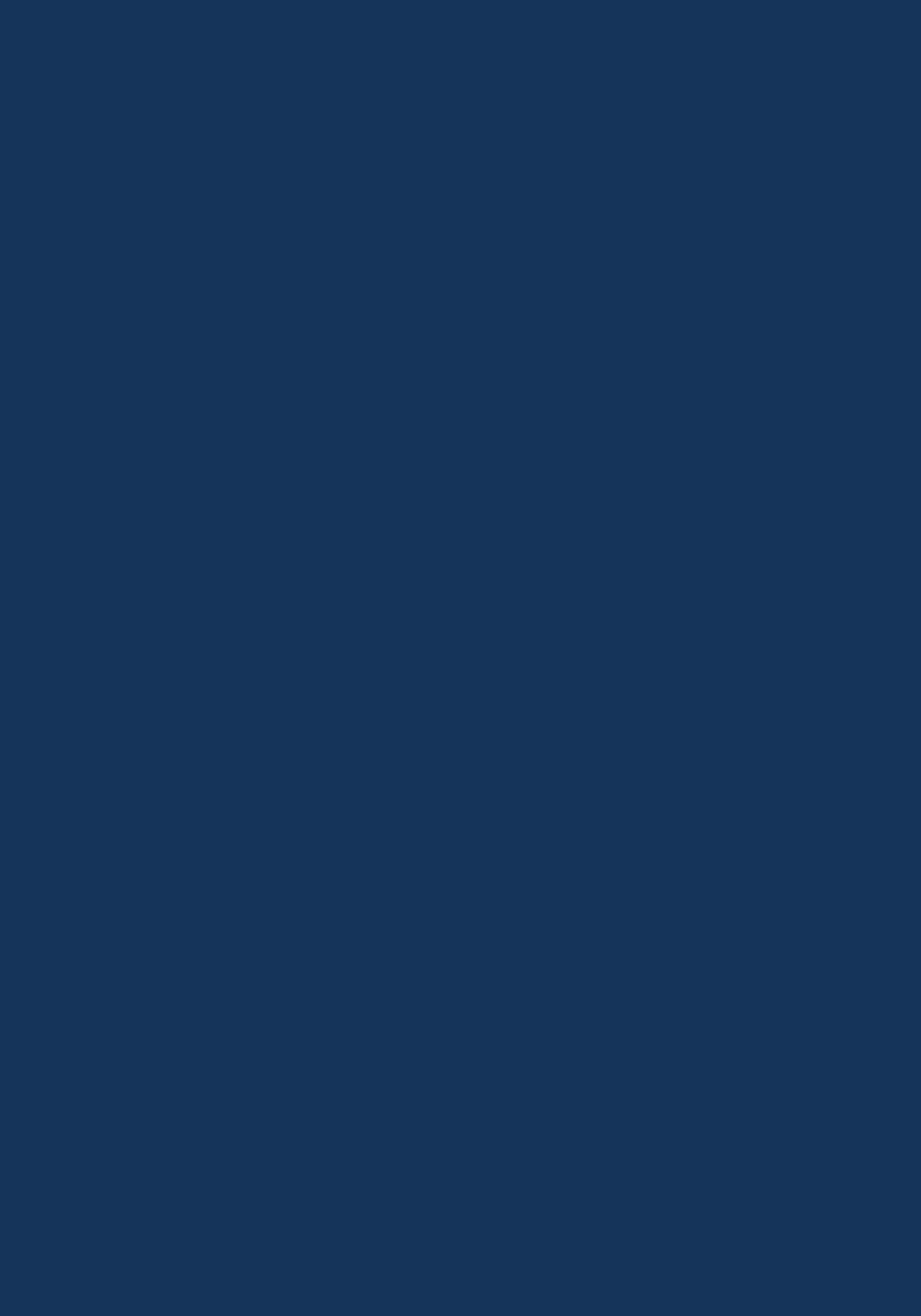## **Dear Service Member**

While money doesn't grow on trees, it can grow when you save and invest wisely.

Knowing how to secure your financial well-being is one of the most important things you'll ever need in life. You just need to know a few basics, form a plan, and be ready to stick to it. No matter how much or little money you have, the important thing is to educate yourself about your opportunities. In this brochure, we'll cover the basics on managing debt and credit, saving and investing, and planning for retirement.

At the SEC, we enforce the federal laws that determine how investments in securities are offered and sold to, and purchased by, you. These laws help protect investors. Part of this brochure discusses how you can also help protect yourself from fraud.

No one can guarantee that you'll make money from the investments you make. But if you get the facts about saving and investing and follow through with an intelligent plan, you should be able to gain financial security over the years and enjoy the benefits of smart money management.

Please feel free to contact us with any of your questions or concerns about investing. It always pays to learn before you invest. And congratulations on taking your first step on the road to financial security!

#### **U.S. Securities and Exchange Commission**

Office of Investor Education and Advocacy 100 F Street, NE Washington, DC 20549-0213 **Toll-free:** (800) 732-0330 **Website: [Investor.gov](http://www.investor.gov)**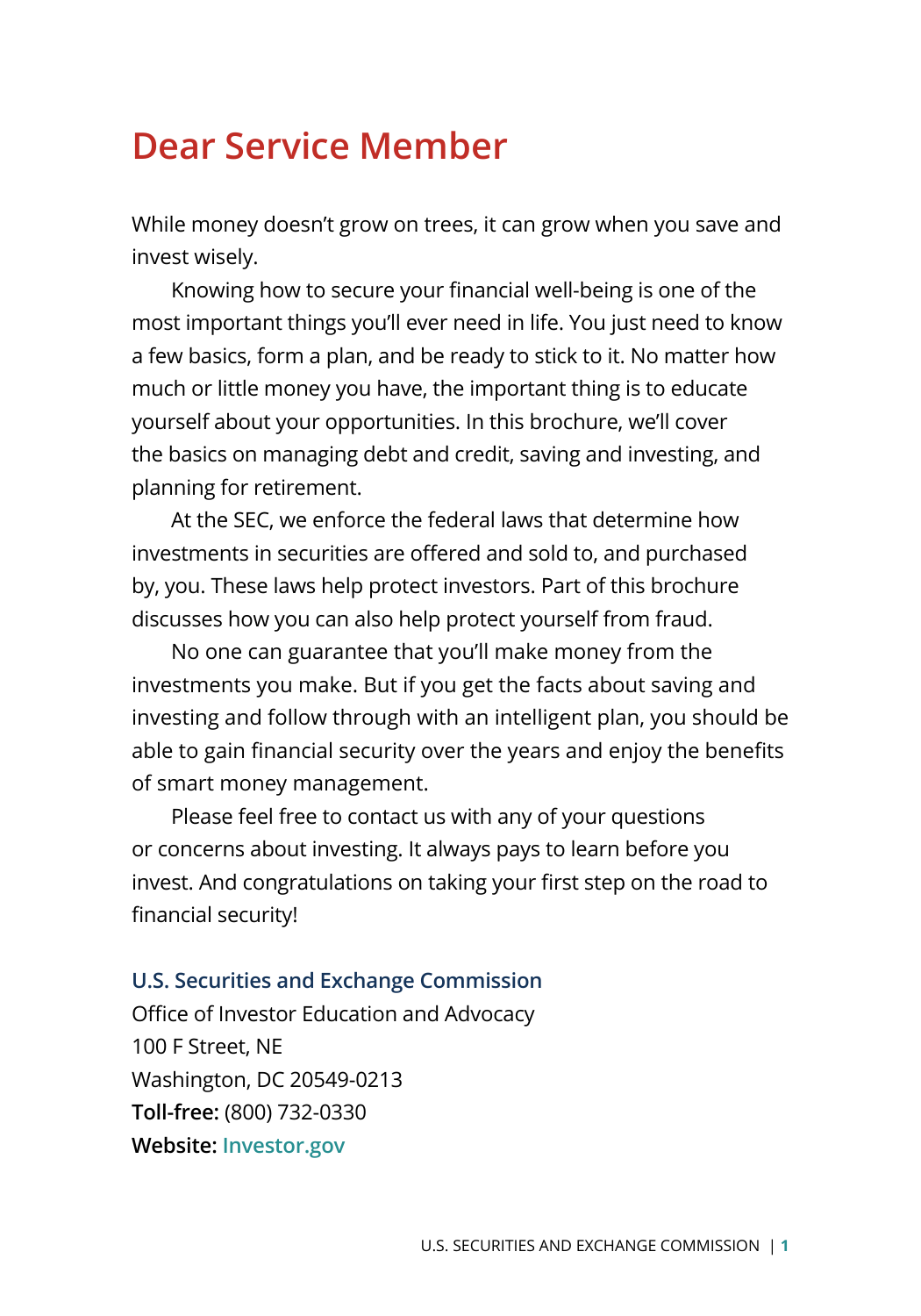## **Getting Started**

### **Don't Wait! It's Easier Than You Think**

No one is born knowing how to save or invest. Every successful investor starts with the basics—the information in this brochure.

A few people may stumble into financial security—a wealthy relative may die, or a business may take off. But for most people, the best way to attain financial security is to save and invest over a long period of time.

Time after time, people of even modest means who begin the journey reach financial security and all that it promises: buying a home, paying for educational opportunities for their children, and enjoying a comfortable retirement. If they can do it, so can you!

### **KEYS TO FINANCIAL SUCCESS**

- 1. Make a financial plan.
- 2. Pay off any high interest debts.

3. Start saving and investing as soon as you've paid off your debts.

### **Making a Financial Plan**

### ■ What are the things you want to save and invest for?

- Emergencies
- A home
- A car
- Your family
- Educational opportunities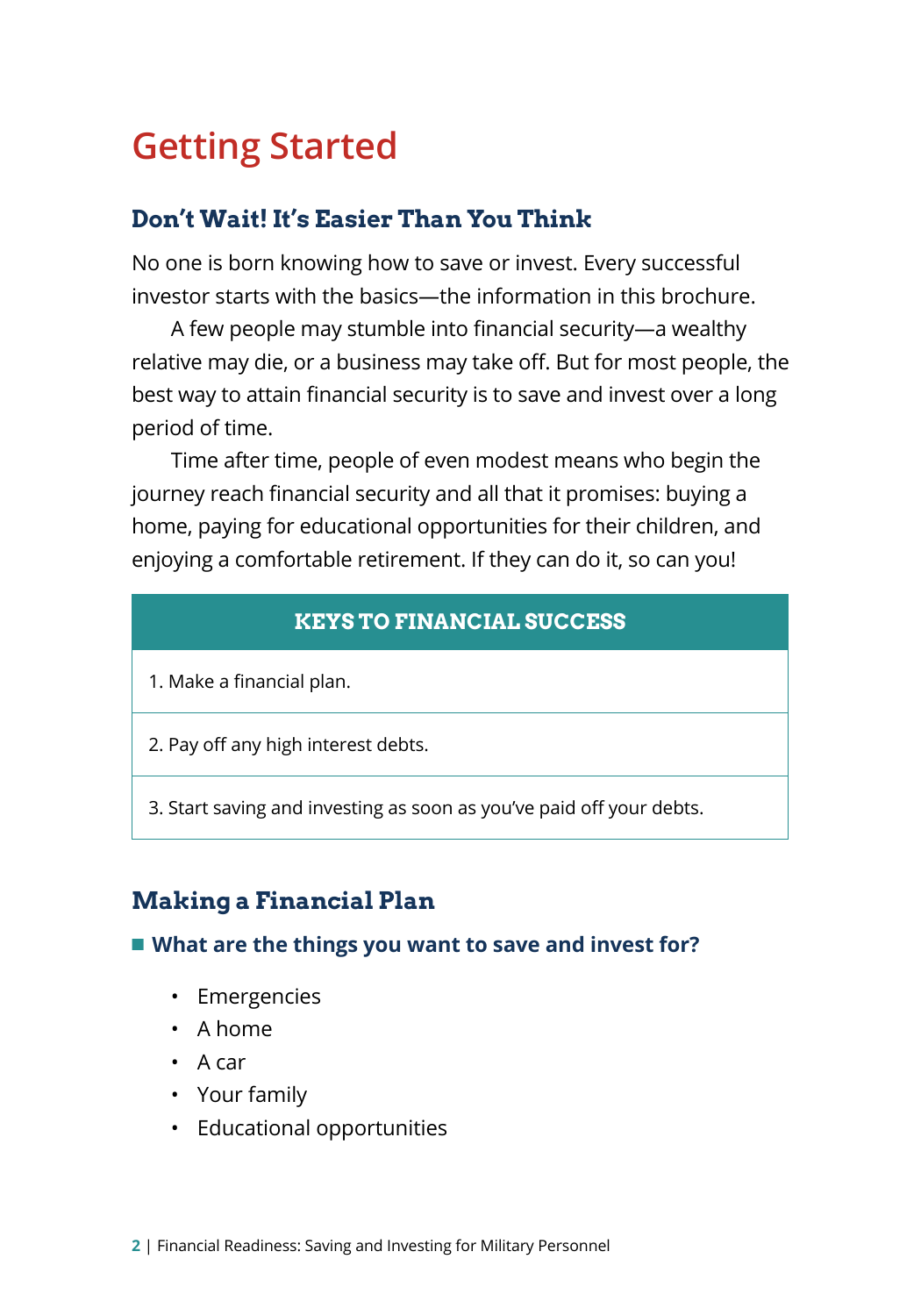- A comfortable retirement
- A comfortable social life
- Other goals

Make your own list and then think about which goals are the most important to you. List your most important goals first.

Decide how many years you have to meet each specific goal because when you save or invest you'll need to find a savings or investment option that fits your timeframe for meeting each goal. Many tools exist to help you put your financial plan together.

You'll find a wealth of information, including calculators and links to non-commercial resources at **[Investor.gov](http://www.Investor.gov)**.

### ■ **Know Your Current Financial Situation**

Sit down and take an honest look at your entire financial situation. You'll need to figure out on paper what you own and what you owe. You'll be creating a *net worth statement*. On one side of the page, list what you own. These are your assets. And on the other side, list what you owe other people, your *liabilities* or debts.

Subtract your liabilities from your assets. If your assets are larger than your liabilities, you have a *positive* net worth. If your liabilities are greater than your assets, you have a *negative* net worth.

You'll want to update your net worth statement every year to keep track of how you are doing. Don't be discouraged if you have a negative net worth. If you follow a plan to get into a positive position, you're doing the right thing.

#### ■ **Know Your Income and Expenses**

The next step is to keep track of your monthly income and your expenses. Write down what you and others in your family earn, then your expenses.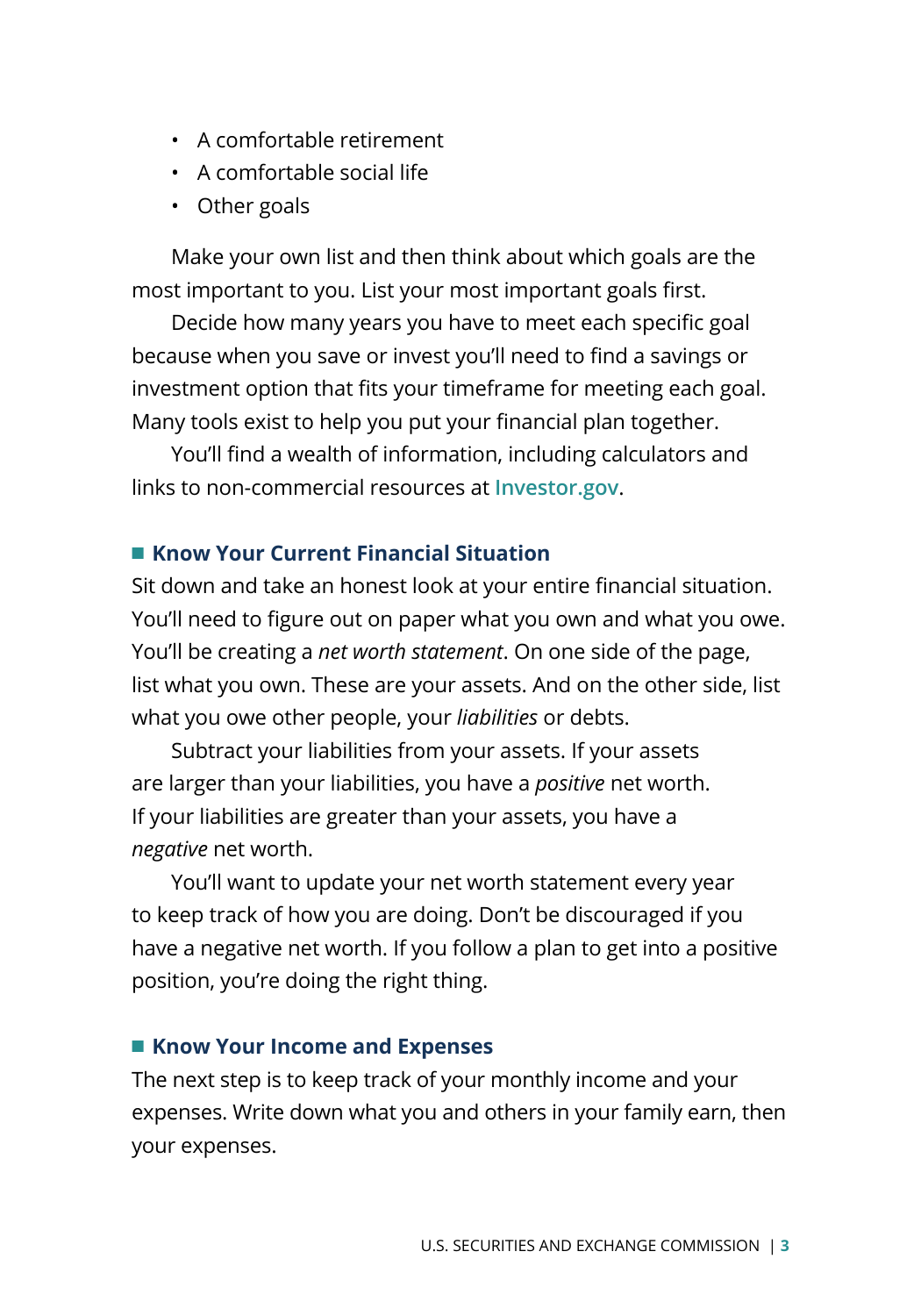| YOUR NET WORTH STATEMENT        |                         |                      |        |
|---------------------------------|-------------------------|----------------------|--------|
| <b>Assets</b>                   | Current<br><b>Value</b> | <b>Liabilities</b>   | Amount |
| Cash                            |                         | Mortgage balance     |        |
| Checking<br>accounts            |                         | Credit cards         |        |
| Savings                         |                         | <b>Bank loans</b>    |        |
| Cash value of<br>life insurance |                         | Car loans            |        |
| Retirement accounts             |                         | <b>Student loans</b> |        |
| Real estate                     |                         | Other                |        |
| Home                            |                         |                      |        |
| Other investments               |                         |                      |        |
| Personal property               |                         |                      |        |
| <b>TOTAL</b>                    |                         | <b>TOTAL</b>         |        |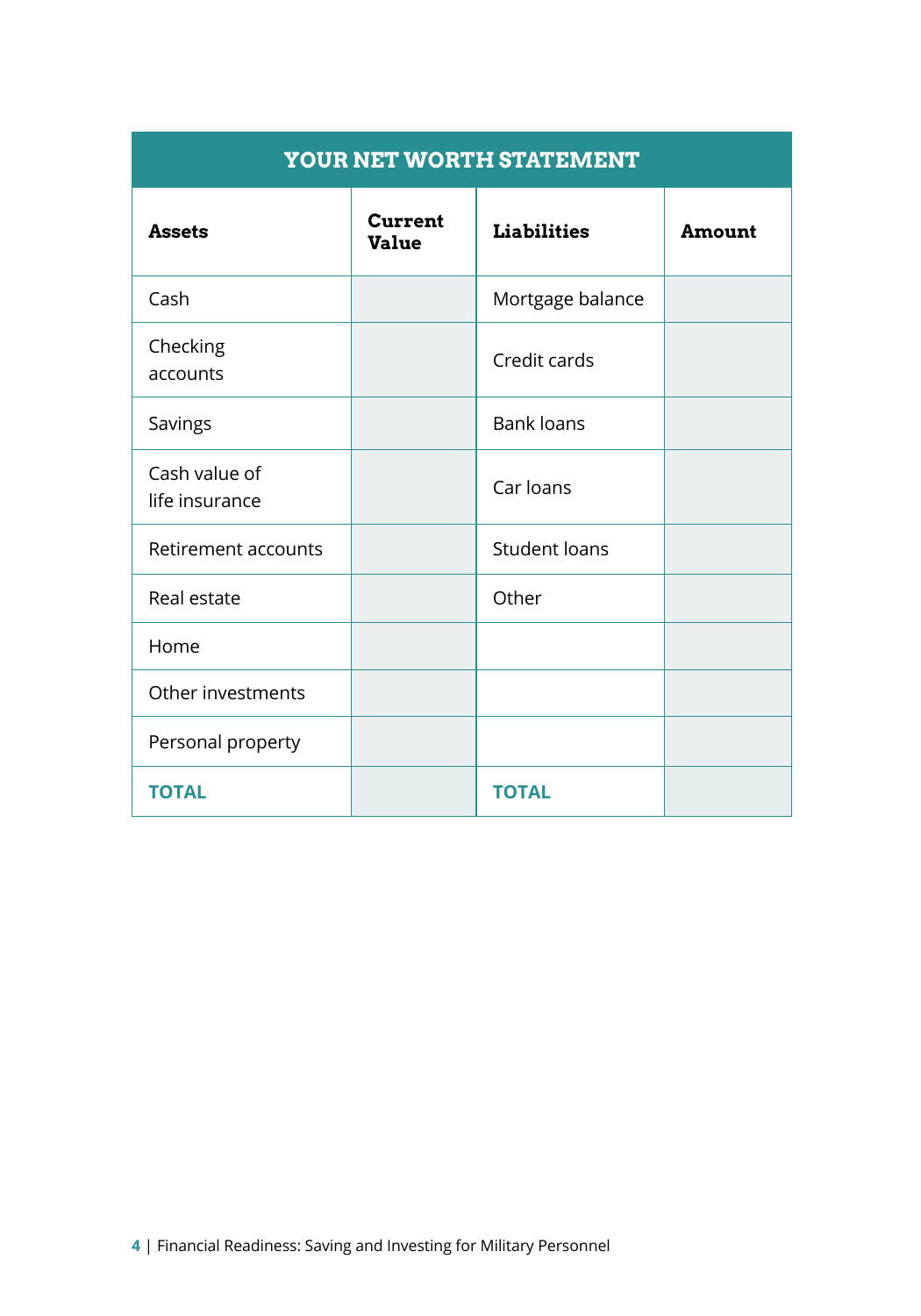## **Finding Money to Save or Invest**

If you are spending all your income, and never have money to save or invest, you'll need to look for ways to cut back on your expenses. When you watch where you spend your money, you will be surprised how small everyday expenses that you can do without add up over a year.

#### ■ **How much does a cup of coffee cost you?**

If you buy a cup of coffee every day for \$1.50, that adds up to \$547.50 a year. If you saved that \$547.50 for just one year, and put it into a savings or investment account that earns 5 percent a year, it would grow to \$698.76 by the end of five years, and by the end of 30 years, to \$2,366.26.

That's the power of *compounding*. With compound interest, you earn interest on (1) the money you save, as well as (2) the interest that has previously been earned. Over time, even a small amount saved can add up to big money. If you are willing to watch what you spend and look for little ways to save on a regular schedule, you can make your money grow. You just did it with one cup of coffee.

If a small cup of coffee can make such a huge difference, start looking at how you could make your money grow if you decided to spend less on other things and save those extra dollars. If you buy on impulse, make a rule that you'll always wait 24 hours to buy anything. You may lose your desire to buy it after a day. And try moving any extra money left in your checking account to your savings account every couple weeks. You'll be surprised at how quickly small money can add up!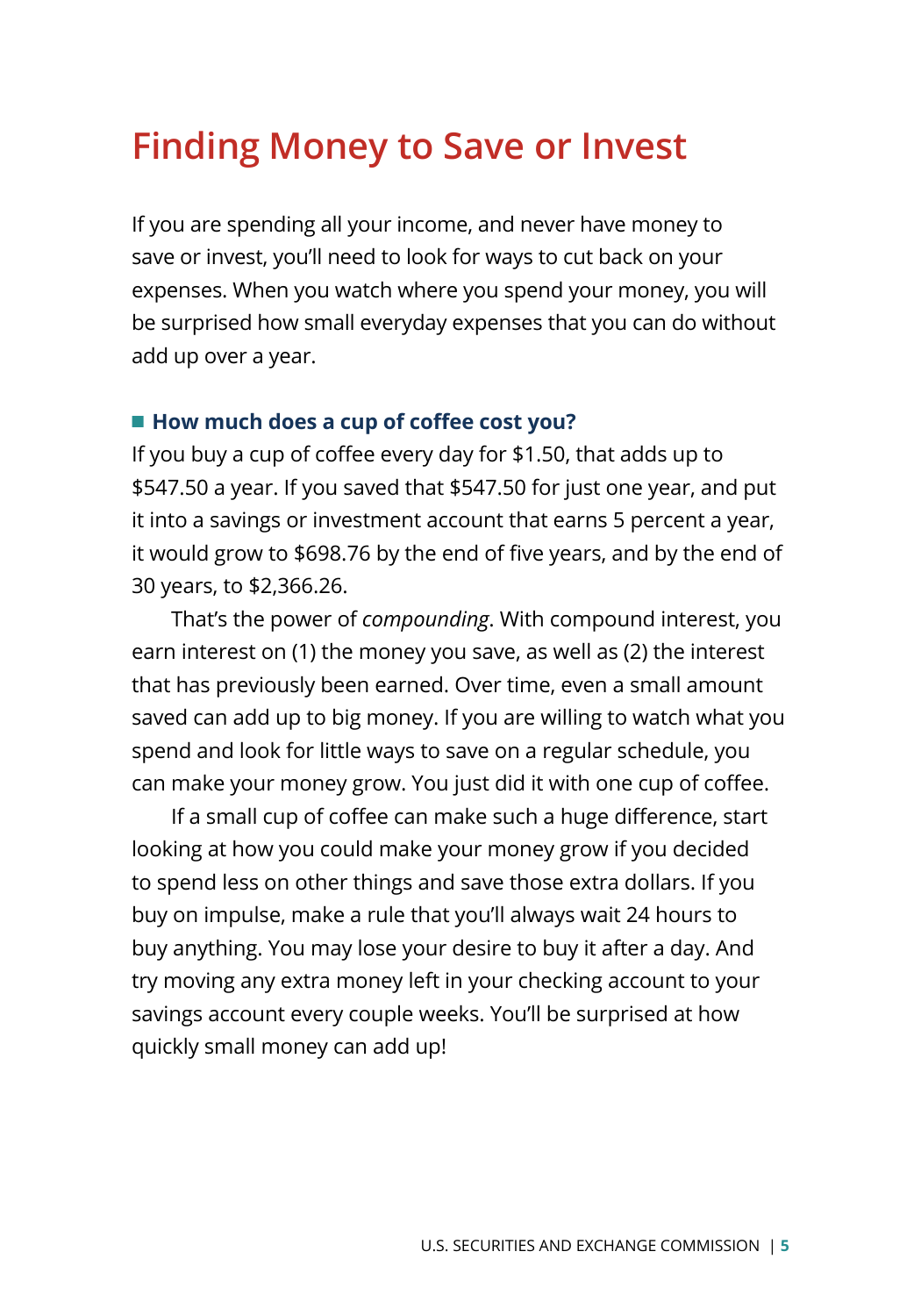### **KNOW YOUR INCOME AND WHAT YOU SPEND**

| <b>Monthly Expenses</b> |  |  |
|-------------------------|--|--|
| Savings                 |  |  |
| Investments             |  |  |
| Clothing                |  |  |
| Rent or mortgage        |  |  |
| Electricity             |  |  |
| Gas/oil                 |  |  |
| Telephone               |  |  |
| Water/sewer             |  |  |
| Property tax            |  |  |
| Furniture               |  |  |
| Food                    |  |  |
| Transportation/car      |  |  |
| Loans                   |  |  |
| Insurance               |  |  |
| Education               |  |  |
| Recreation              |  |  |
| Child care              |  |  |
| Health care             |  |  |
| Gifts                   |  |  |
| Other                   |  |  |
| <b>TOTAL</b>            |  |  |

**6** | Financial Readiness: Saving and Investing for Military Personnel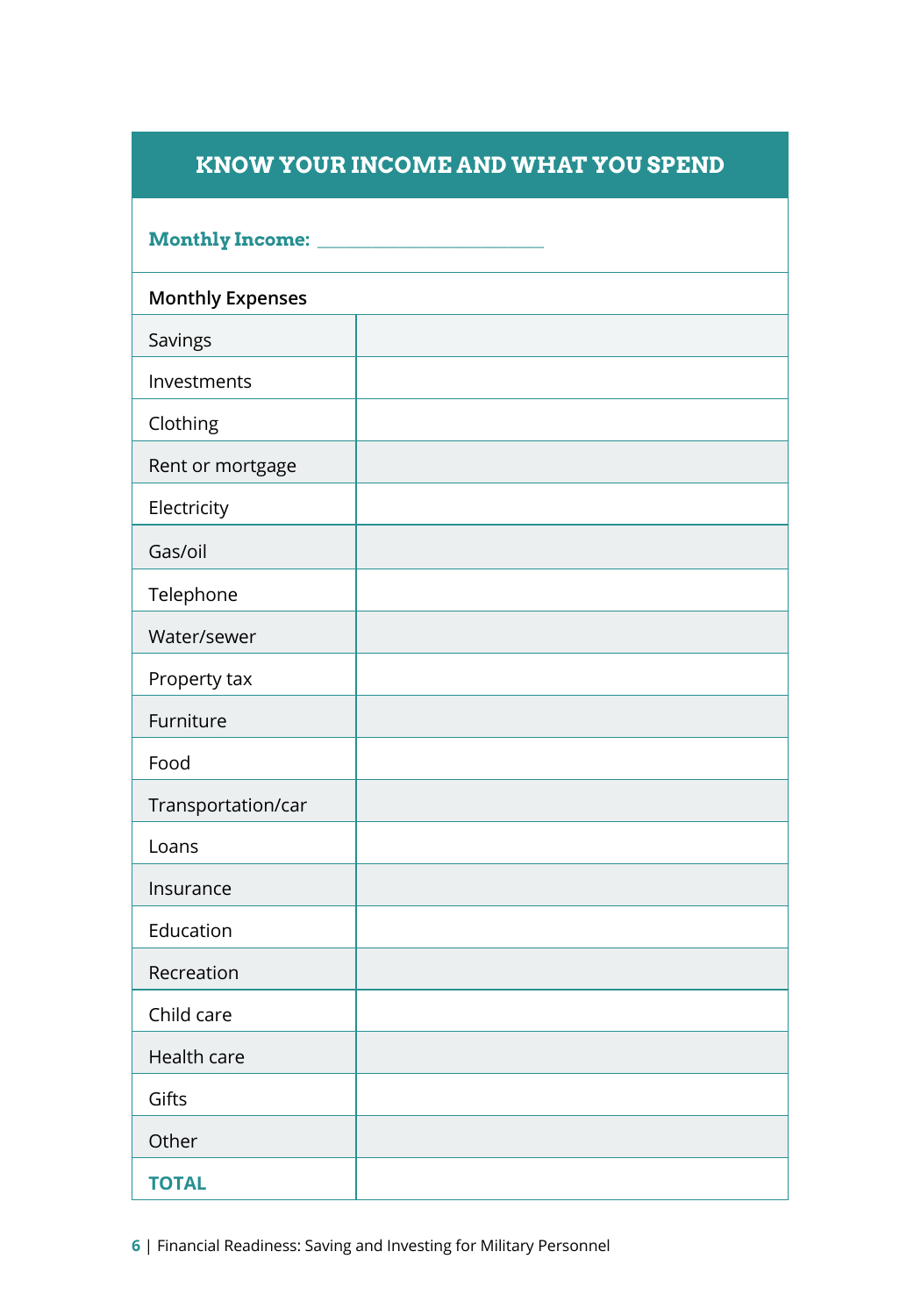### **Pay Off Credit Card or Other High Interest Debt**

Speaking of things adding up, few investment strategies pay off as well as, or with less risk than, merely paying off all high interest debt you may have.

Many people have wallets filled with credit cards, some of which they've "maxed out" (meaning they've spent up to their credit limit). Credit cards can make it seem easy to buy expensive things when you don't have the cash in your pocket—or in the bank. But credit cards aren't free money.

Most credit cards charge high interest rates—as much as 18 percent or more—if you don't pay off your balance in full each month. If you owe money on your credit cards, the wisest thing you can do is pay off the balance in full as quickly as possible. Virtually no investment will give you the high returns you'll need to keep pace with an 18 percent interest charge. That's why you're better off eliminating all credit card debt before investing. Once you've paid off your credit cards, you can budget your money and begin to save and invest. Here are some tips for avoiding credit card debt:

#### ■ **Put Away the Plastic**

Don't use a credit card unless your debt is at a manageable level and you know you'll have the money to pay the bill when it arrives.

#### ■ **Know What You Owe**

It's easy to forget how much you've charged on your credit card. Every time you use a credit card, record how much you have spent and figure out how much you'll have to pay that month.

#### ■ **Pay Off the Card with the Highest Rate**

If you've got unpaid balances on several credit cards, you should first pay down the card that charges the highest rate. Pay as much as you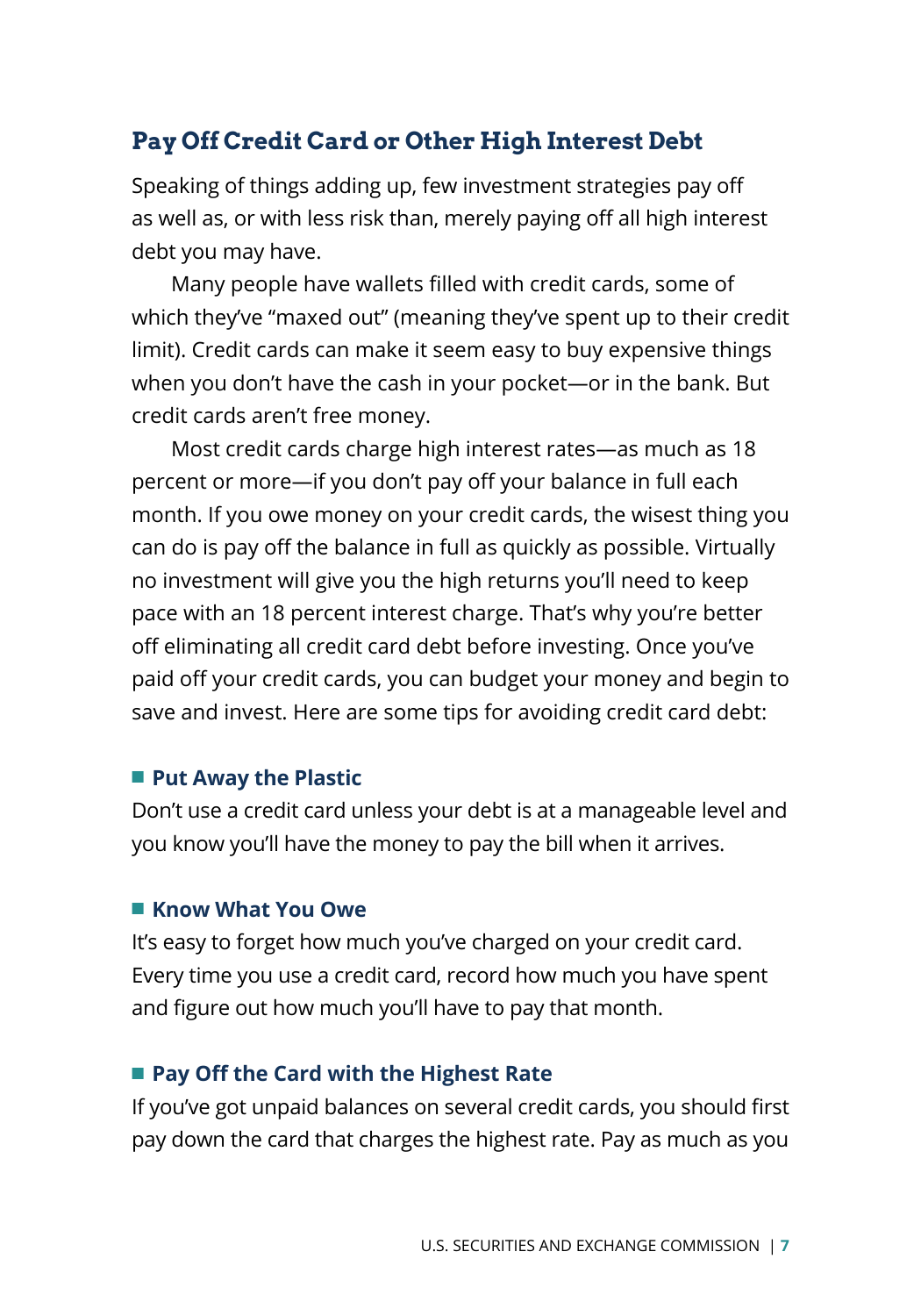can toward that debt each month until your balance is once again zero, while still paying the minimum on your other cards.

The same advice goes for any other high interest debt (about eight percent or more) which does not offer the tax advantages of, for example, a mortgage.

### **Manage Your Credit Score**

Your credit score—a number between 300 and 850—is the financial barometer that measures the creditworthiness and risk potential of an individual consumer.

It's one of the tools used by banks and lenders to determine the interest rate you'll pay on a given loan. The higher your credit score, generally the lower the interest rate charged, and the lower your payments. A lower interest rate can mean big savings over time. A higher credit score also makes it easier to be approved for new lines of credit, such as a mortgage or car loan.

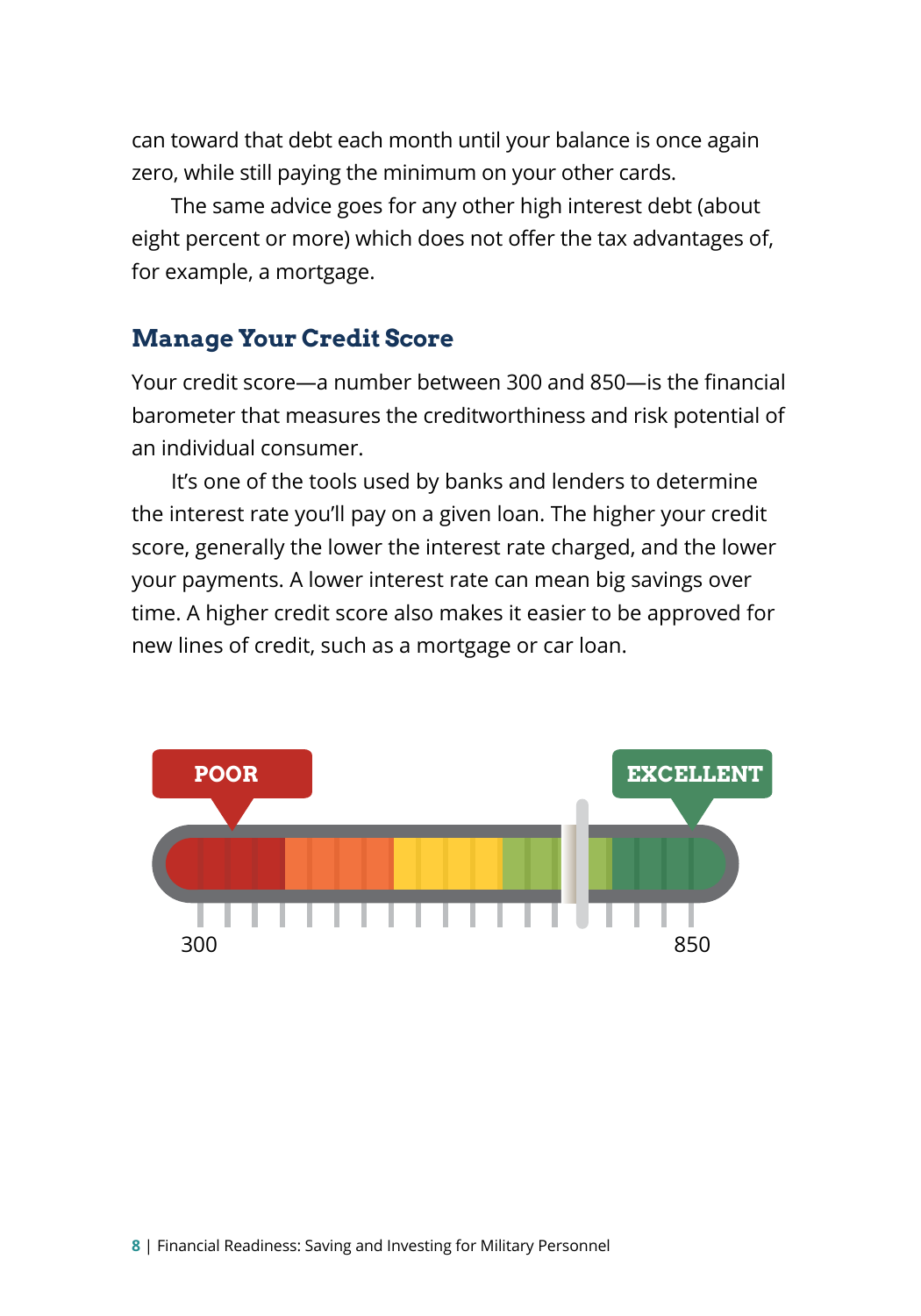### ■ **You can improve your credit score. These guidelines may help:**

- 1. Pay your bills on time, every time.
- 2. Don't get close to your credit limit.
- 3. A long credit history will help your score.
- 4. Only apply for credit that you need.
- 5. Check your credit report annually at **[AnnualCreditReport.com](http://www.AnnualCreditReport.com)** and make sure the information is correct.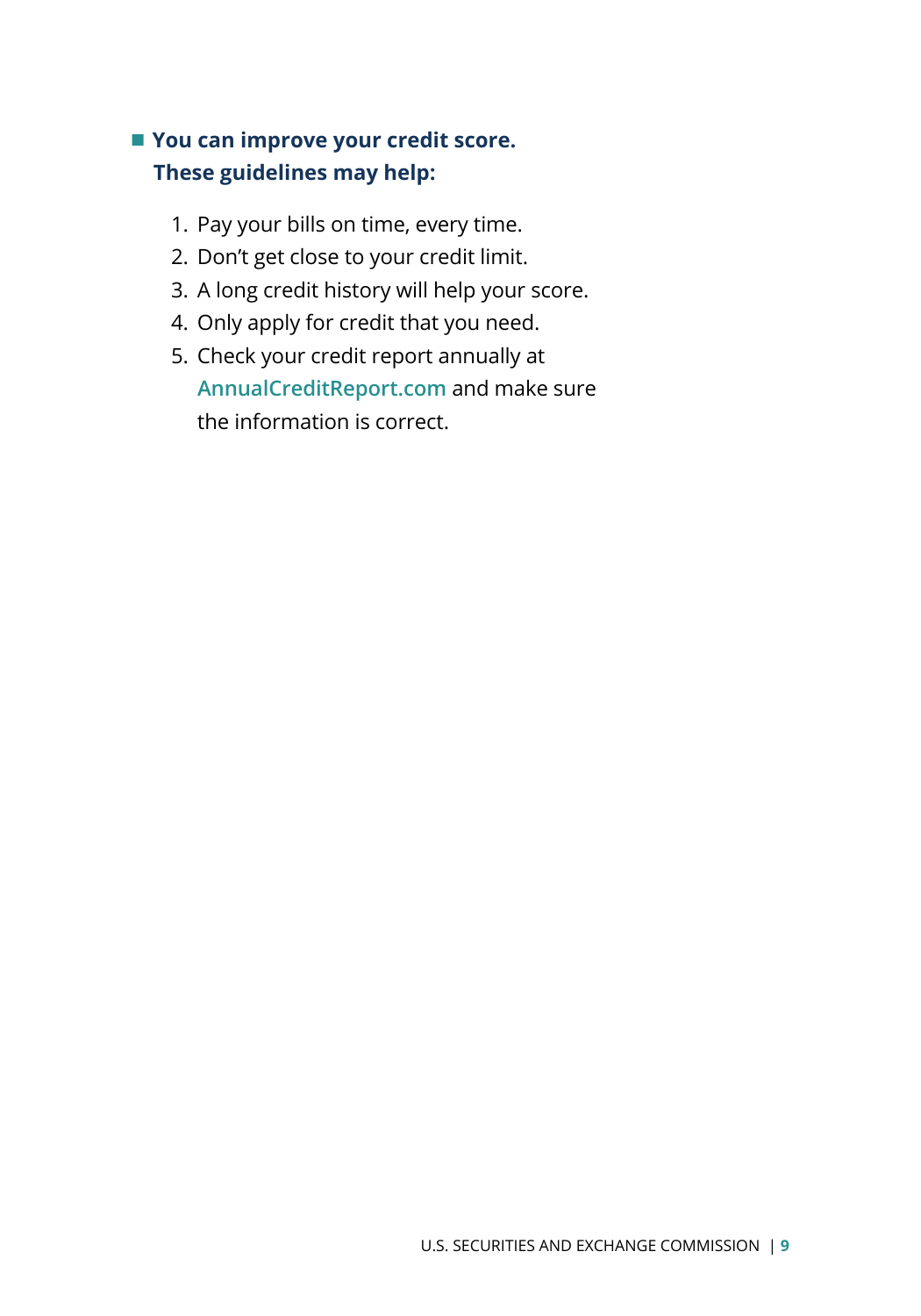## **Making Money Grow**

Once you have a financial plan and have paid off any high interest debts, it's time to consider how to make your money grow.

There are basically two ways to make money:

### **1. You work for money.**

Someone pays you to work for them or you have your own business.

### **2. Your money works for you.**

You take your money and you save or invest it.

### **The Differences Between Saving and Investing**

#### ■ Saving

*Savings* is the money you earn, but don't spend. This money is usually put into the safest places, or products, that allow you access to your money at any time. Savings products include savings accounts, checking accounts, and certificates of deposit. Some deposits in these products may be insured by the Federal Deposit Insurance Corporation or the National Credit Union Administration. But there's a tradeoff for security and ready availability. Your money is paid a low wage as it works for you—and it may not even keep up with inflation.

#### ■ **Investing**

When you *invest*, you try to make the money you earn grow. When you invest, you have a greater chance of losing your money than when you *save*. The money you invest in securities, mutual funds, and other similar investments typically is not federally insured. You could lose your *principal*—the amount you've invested. But you also have the opportunity to earn more money.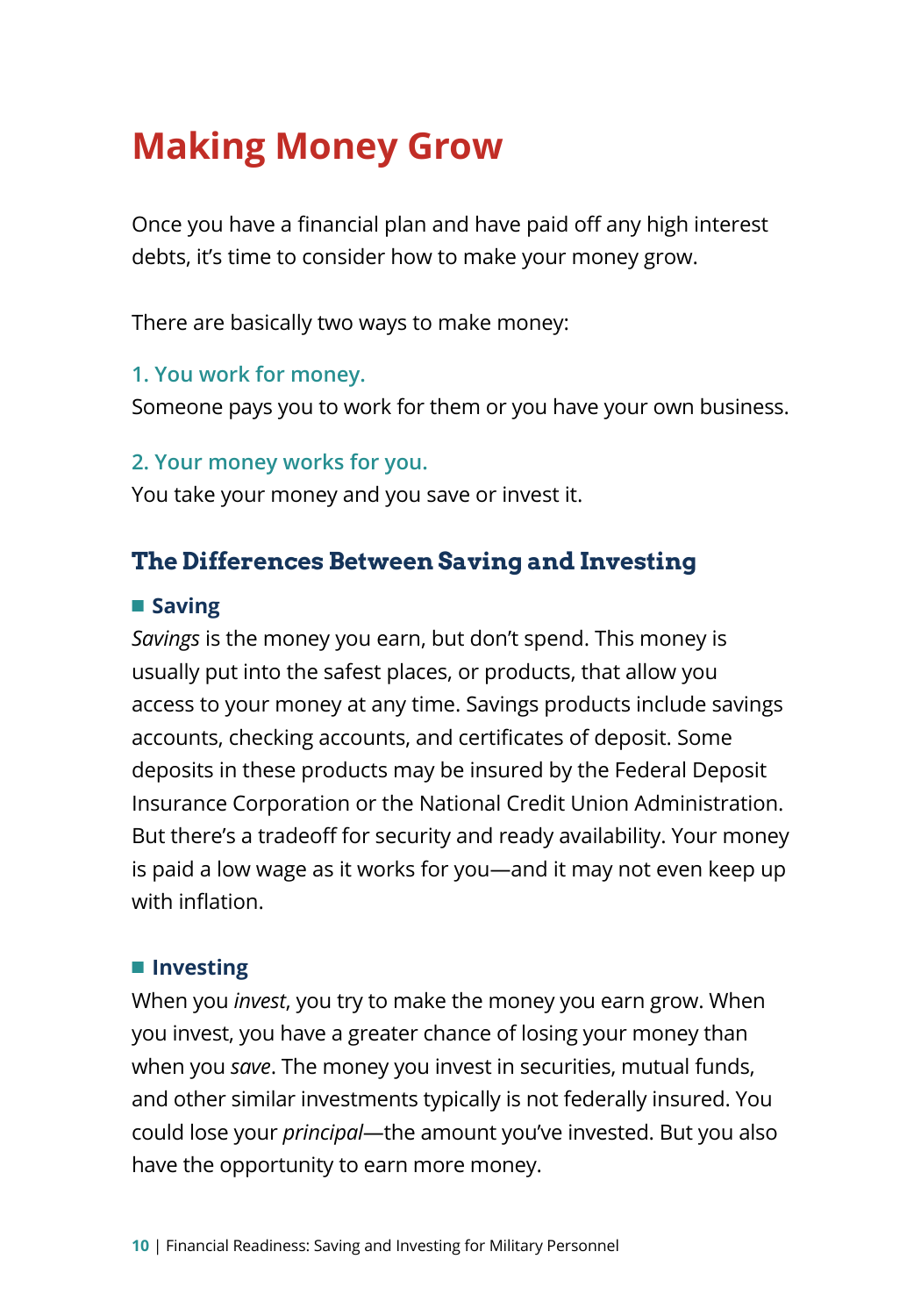| THE BASIC TYPES OF PRODUCTS |                                  |  |
|-----------------------------|----------------------------------|--|
| <b>Savings</b>              | Investments                      |  |
| Savings accounts            | <b>Bonds</b>                     |  |
| Certificates of deposit     | <b>Stocks</b>                    |  |
| Checking accounts           | <b>Mutual funds/ETFs</b>         |  |
|                             | Real estate                      |  |
|                             | Commodities (gold, silver, etc.) |  |

### ■ **Automatic Contributions**

Some people get into the habit of saving and investing by following this advice: always pay yourself or your family first. Many people find it easier to save or invest first if they allow their bank to automatically remove money from their paycheck and deposit it into a savings or investment account.

For money you want to invest, one of your best options for making automatic contributions is to participate in the Thrift Savings Plan (TSP). The TSP is the federal government's version of a 401(k). Contributions can be automatically deducted from your pay and provide tax advantages either today (traditional) or in the future (Roth). The TSP is discussed in more detail under the Planning for Retirement section.

Any time you have automatic deductions made from your paycheck or bank account, you'll increase the chances of being able to stick to your plan and to realize your goals.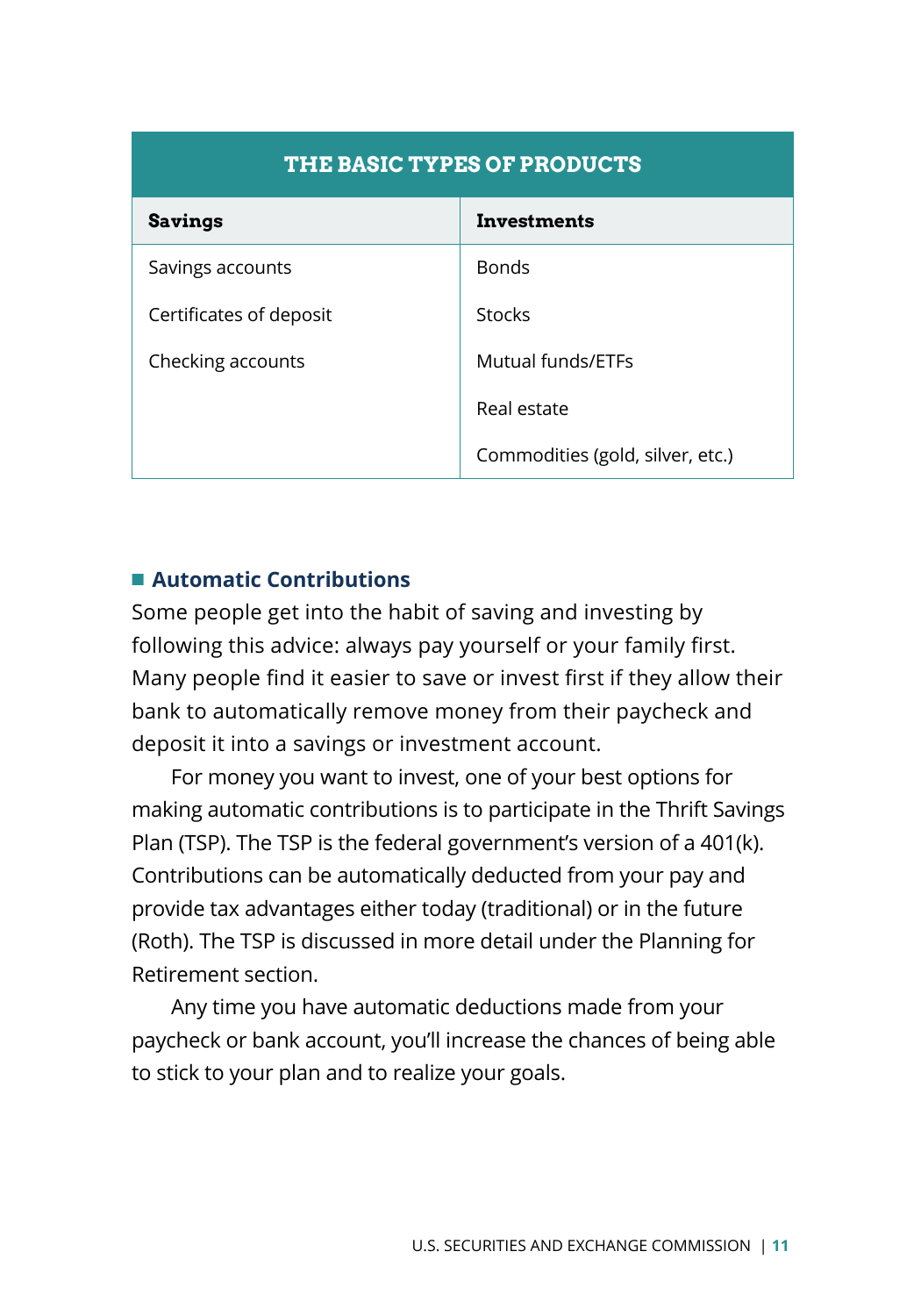### ■ What about risk?

All investments involve taking on risk. It's important that you go into any investment in stocks, bonds, ETFs or mutual funds with a full understanding that you could lose some or all of your money in any one investment.

*Diversification*, or spreading money among various investments, is the best way investors protect themselves against risk. This strategy can be neatly summed up as, "Don't put all your eggs in one basket." Diversification can't *guarantee* that all of your investments won't suffer if the market drops. But it can improve the chances that you won't lose money, or that if you do, it won't be as much as if you weren't diversified.

### ■ What are the best investments for me?

The answer depends on factors like:

- when you will need the money
- your goals
- your ability and willingness to take risk

If you are saving for retirement, and you have 35 years before you retire, you may want to consider investment products that may grow faster over the long run, knowing that if you stick to only the "savings" products or to less risky investment products, your money will grow too slowly—or, given inflation and taxes, you may lose the purchasing power of your money. A common mistake people make is putting money they will not need for a very long time in investments that pay a low amount of interest. However, with the possibility of growing faster comes exposure to more risk and the possibility of losing money.

On the other hand, if you are saving for a short-term goal, five years or less, you don't want to choose high-risk investments because when it's time to sell, you may have to take a loss. Since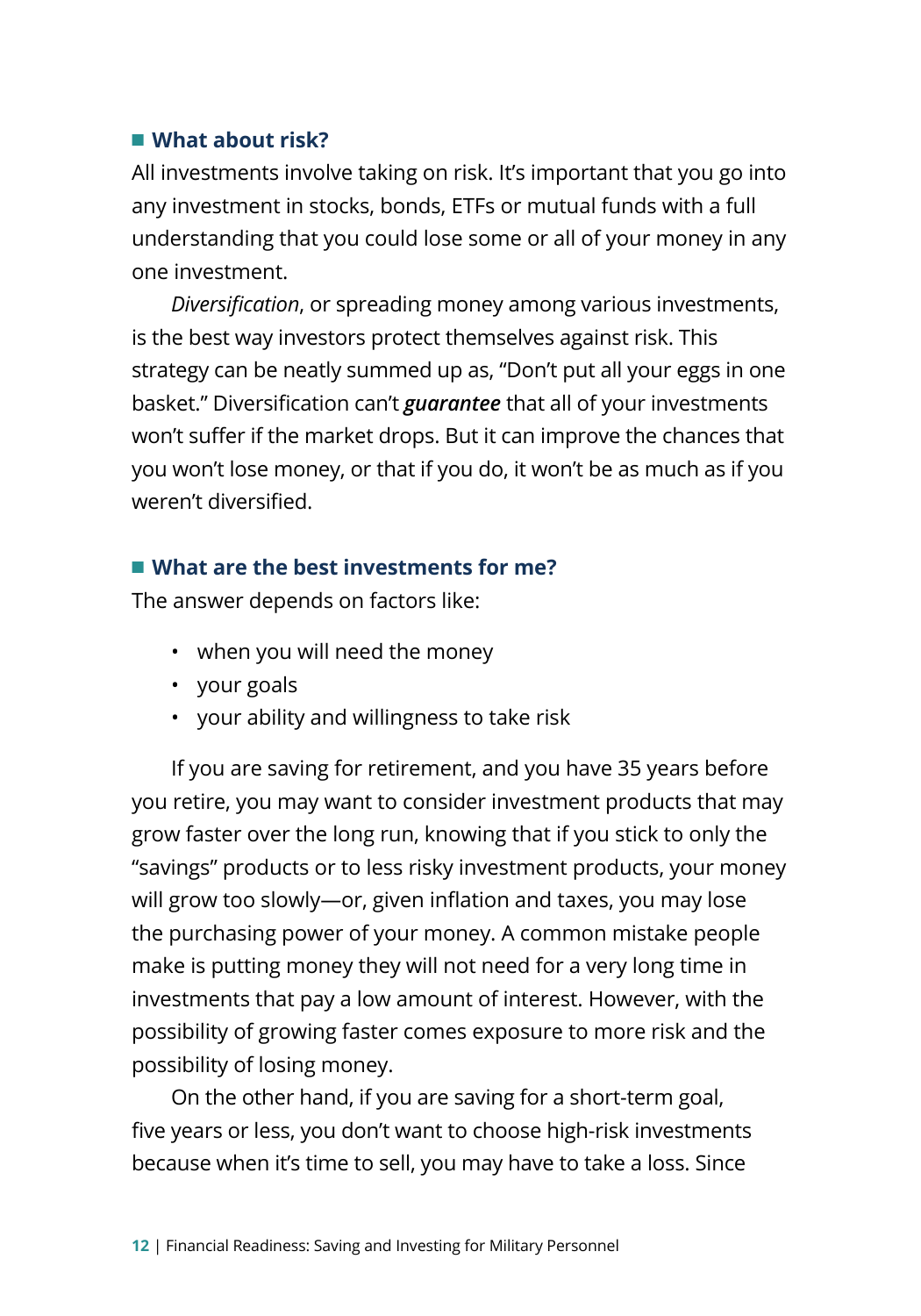investments often move up and down in value rapidly, you don't want to be vulnerable to market shifts when you need your money.

### **Stocks and Bonds**

To invest in individual companies, you can buy either stocks or bonds. When you invest in a stock or bond, you are hoping that the company will be successful and your investment will grow as a result.

A stock is an instrument that signifies an ownership position (called an equity security) in a company, and a claim on a proportional share in its assets and profits. Generally, you can buy and sell stock that's listed on a stock exchange through a broker.

| <b>STOCKS AND BONDS</b>                                                                                                                                                                          |                                                                                                                                                   |  |  |
|--------------------------------------------------------------------------------------------------------------------------------------------------------------------------------------------------|---------------------------------------------------------------------------------------------------------------------------------------------------|--|--|
| <b>Stocks</b>                                                                                                                                                                                    | <b>Bonds</b>                                                                                                                                      |  |  |
| If the company profits or is<br>perceived as having strong<br>potential, its stock may go up in<br>value. The company may also pay<br>dividends. You may make more<br>money than from the bonds. | The company promises to return<br>your money plus interest.                                                                                       |  |  |
| Risk: The company may do poorly,<br>and you'll lose a portion or all of<br>your investment.                                                                                                      | <b>Risk:</b> If the company goes<br>bankrupt, your money may be lost.<br>But if there is any money left, you<br>will be paid before stockholders. |  |  |

### **THE MAIN DIFFERENCES BETWEEN**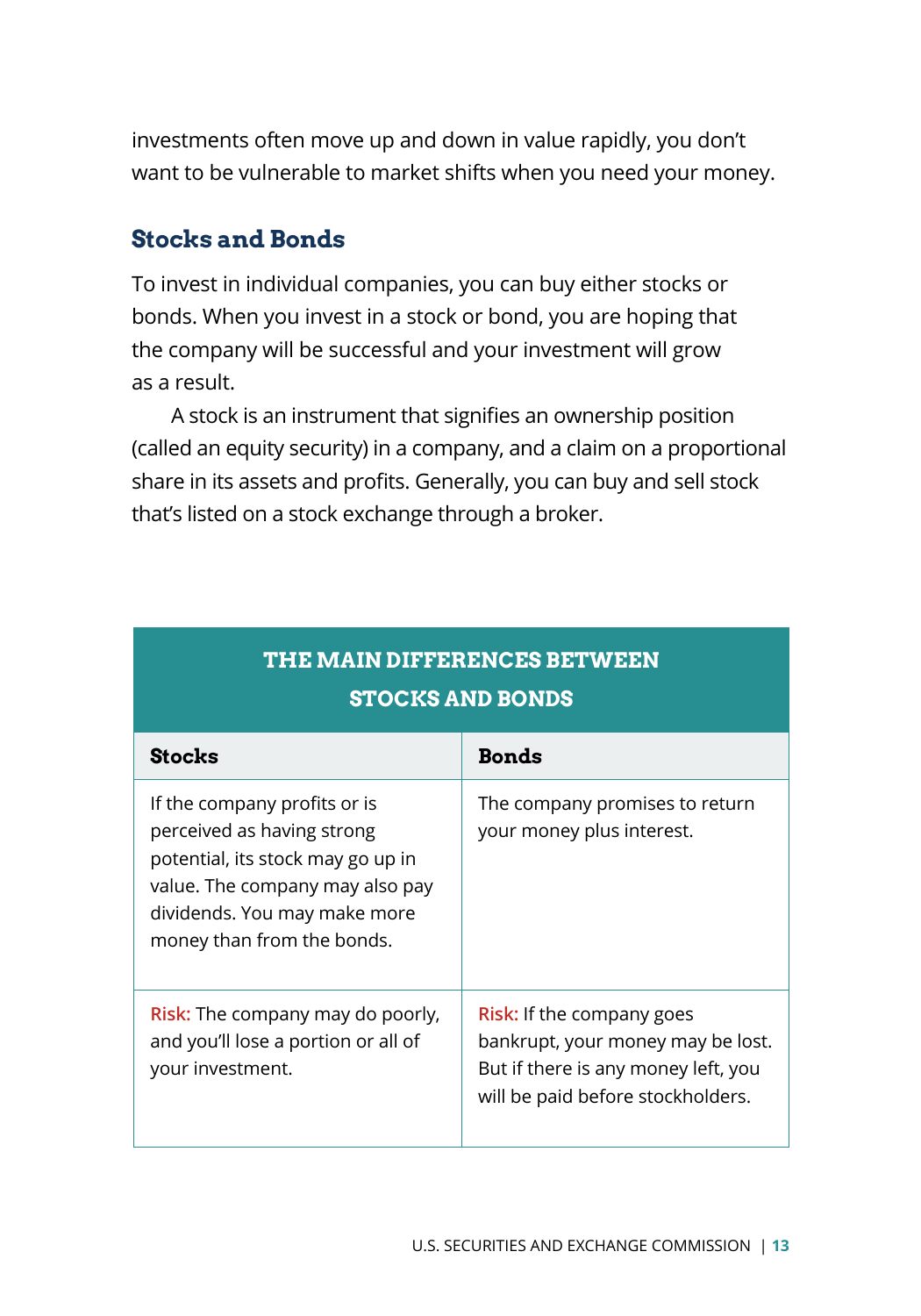A bond is a debt security, similar to an IOU. When you buy a bond, you are lending money to the company. In return for the loan, the company promises to pay you a specified rate of interest during the life of the bond and to repay the principal when it *matures*, or comes due. You can buy or sell bonds through a broker.

### **Savings Deposit Program (SDP)**

If you are serving in a designated combat zone, you may be eligible for the Savings Deposit Program (**[www.DFAS.mil](http://www.DFAS.mil)**). The SDP offers a guaranteed annual return of 10 percent on up to \$10,000 in savings a rate that far exceeds traditional savings accounts. The program was designed to provide members of the uniformed services in designated combat zones an opportunity to build their financial savings.

### **Mutual Funds and Exchange-Traded Funds (ETFs)**

Because it is sometimes hard for investors to become experts on various businesses—for example, what are the best telecommunications, pharmaceutical, or computer companies investors often depend on professionals who are trained to research companies and recommend companies that are likely to succeed. Since it takes work to pick the stocks or bonds of the companies that have the best chance to do well in the future, many investors choose to invest in mutual funds and ETFs.

### ■ What are mutual funds and ETFs?

A mutual fund or ETF is a pool of money run by a professional or group of professionals called the *investment adviser*. In a managed fund, after researching the prospects of many companies, the fund's investment adviser will pick the stocks or bonds of companies and put them into a fund.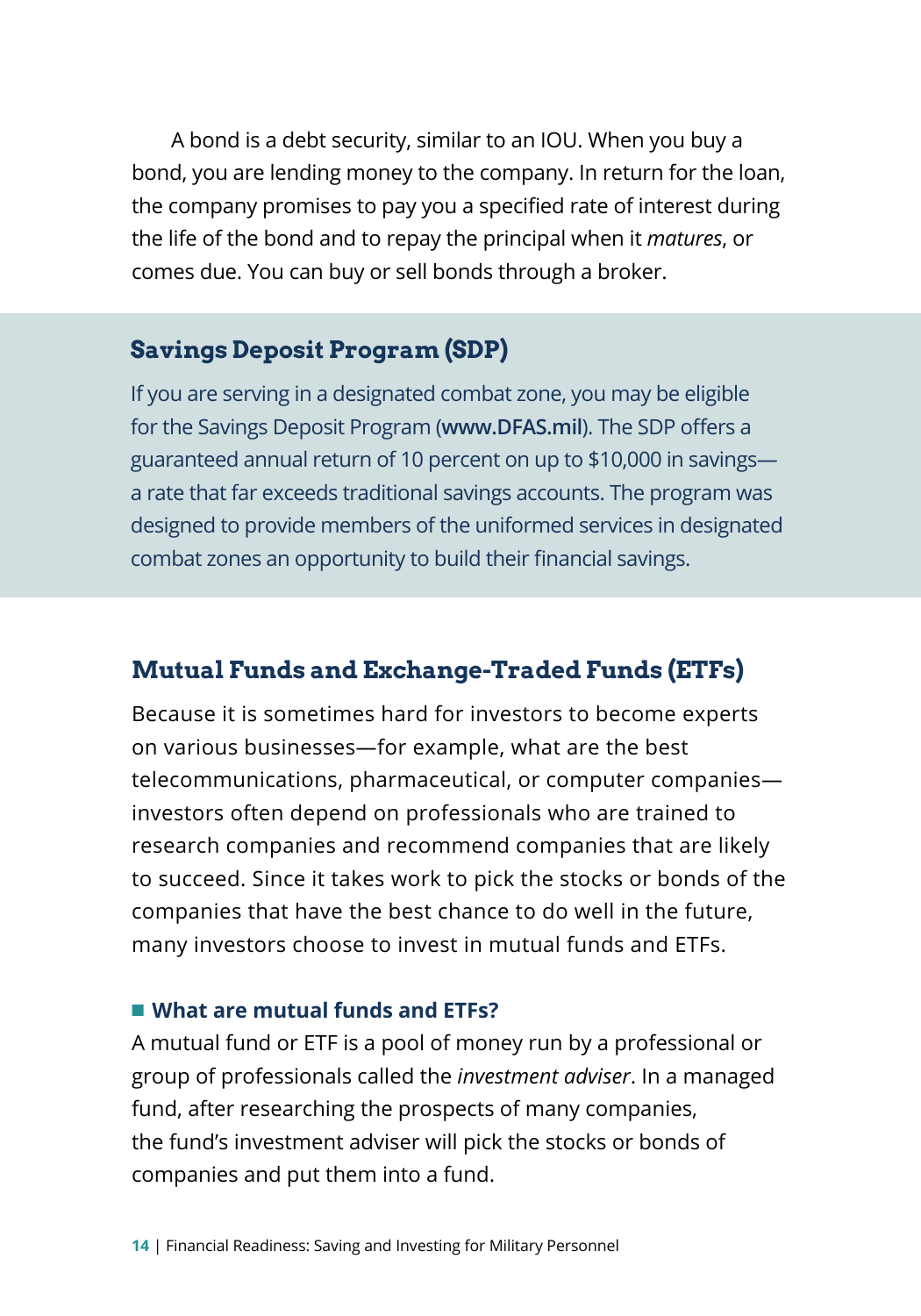Investors can buy shares of the fund, and their shares rise or fall in value as the values of the stocks and bonds in the fund rise and fall. Investors may typically pay a fee when they buy or sell their shares in the fund, and those fees in part pay the salaries and expenses of the professionals who manage the fund.

### **A Note About Fees and Expenses**

Fees and expenses vary from fund to fund and the amount you pay may depend on the fund's investment strategy. A fund with high costs must perform better than a low-cost fund to generate the same returns for you. Even small differences in fees from one fund to another can add up to substantial differences in your investment returns over time.

For more information about mutual fund and ETF fees and expenses, be sure to read our online brochure entitled *Mutual Funds and ETFs – A Guide for Investors* (**[www.sec.gov/investor/pubs/](http://www.sec.gov/investor/pubs/inwsmf.htm) [inwsmf.htm](http://www.sec.gov/investor/pubs/inwsmf.htm)**).

#### ■ **How can I keep fund fees and expenses low?**

One way that investors can obtain for themselves nearly the same returns as the market is to invest in an *index fund* or *index ETF*. This is a fund that does not attempt to pick and choose stocks of individual companies based upon the research of the fund managers. An index fund seeks to equal the returns of a major stock market index, such as the S&P 500, the Wilshire 5000, or the Russell 3000. Through computer programmed buying and selling, an index fund tracks the holdings of a chosen index, and so generates the same returns as an index minus, of course, the annual fees involved in running the fund. The fees for index funds and ETFs generally are lower than the fees for managed funds.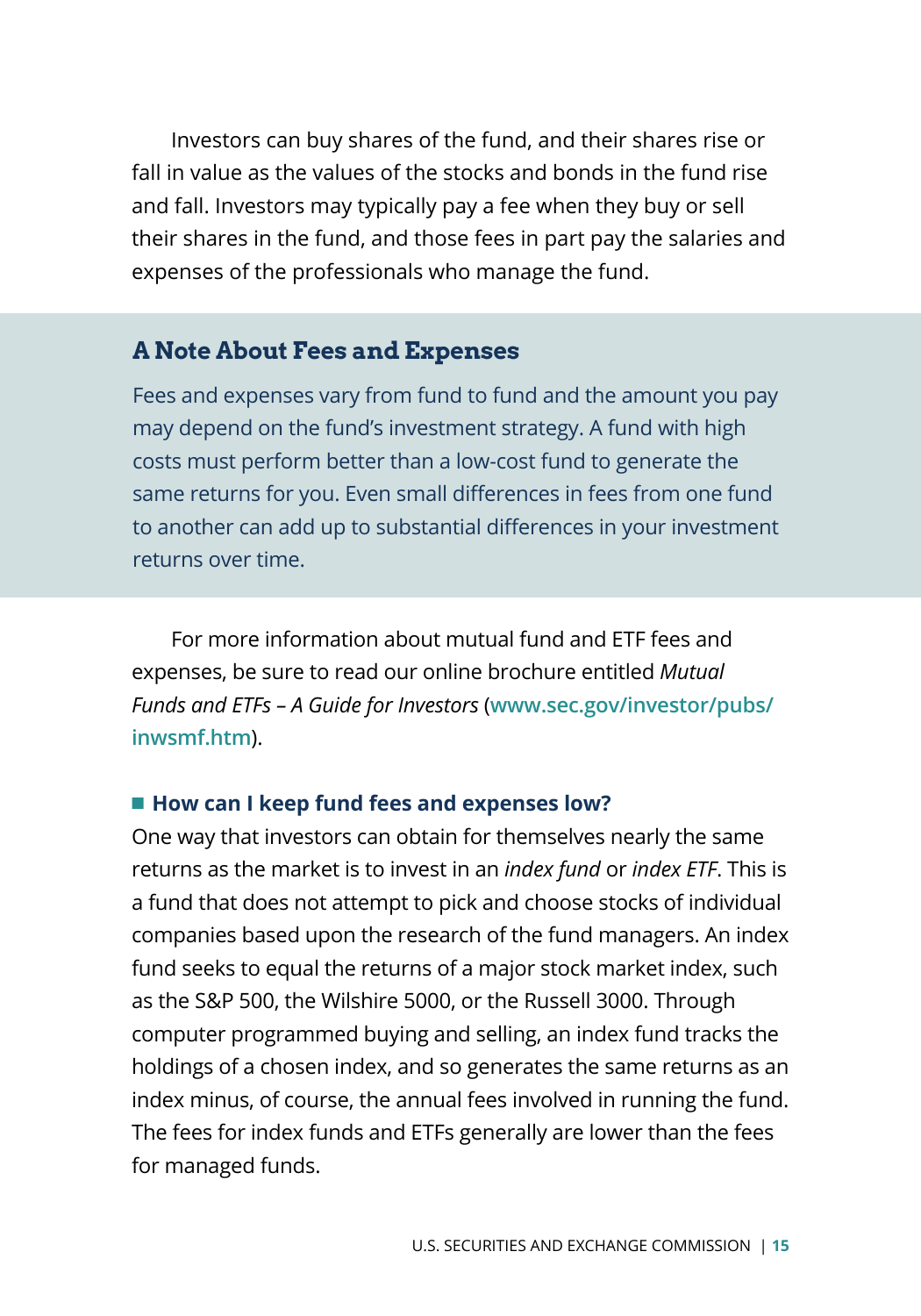Historical data shows that index funds have, primarily because of their lower fees, enjoyed higher returns than the average managed fund. But, like any investment, index funds involve risk and historical data is no guarantee of future returns.

### **Working with an Investment Professional**

### ■ **Do I need an investment professional?**

Are you the type of person who will read as much as possible about potential investments and ask questions about them? If so, maybe you don't need investment advice. But if you're busy with your job, your children, or other responsibilities, or feel you don't know enough about investing on your own, then you may want professional investment advice.

Investment professionals offer a variety of services at a variety of prices. It pays to comparison shop. You can get investment advice from most financial institutions that sell investments, including brokerages, banks, mutual funds and insurance companies. You can also hire a broker, an investment adviser, an accountant, a financial planner or other professional to help you make investment decisions. Some financial planners and investment advisers offer a complete financial plan, assessing every aspect of your financial life and developing a detailed strategy for meeting your financial goals.

Remember, there is no such thing as a free lunch. If professional financial advisers are working for you, they are getting paid for their efforts. Some of their fees are easier to see immediately than are others. But, in all cases, you should always feel free to ask questions about how and how much your adviser is being paid. And if the fee is quoted to you as a percentage, make sure that you understand what that translates to in dollars.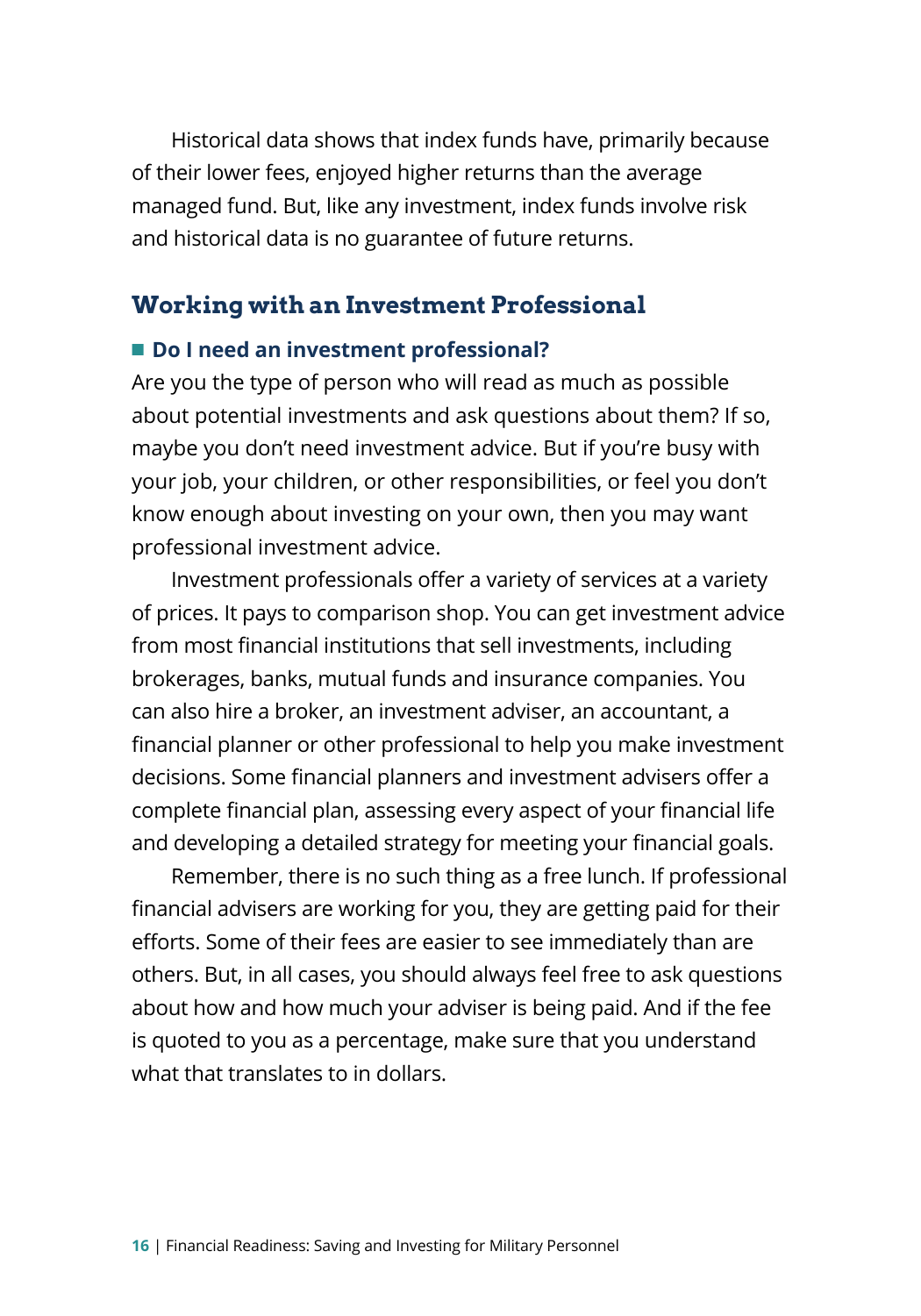### ■ **How do I choose the right investment professional?**

### **Ask questions!**

You can never ask a dumb question about your investments and the people who help you choose them, especially when it comes to how much you will be paying for any investment, both in upfront costs and ongoing management fees.

Here are some questions you should ask when choosing an investment professional or someone to help you:

- Are you licensed and registered with the SEC, FINRA or a state regulator?
- What training and experience do you have? How long have you been in business?
- What is your investment philosophy? Do you take a lot of risks or are you more concerned about the safety of my money?
- Describe your typical client. What experience do you have working with people like me?
- How do you get paid? A "commission" that is based on certain transactions in my account? A percentage of assets you manage? Another method? Do you get paid more for selling your own firm's products?
- How much will it cost me in total to do business with you?

An investment professional has a duty to make sure that he or she only recommends investments that are suitable for you. The best investment professional is one who fully understands your objectives and matches investment recommendations to your goals.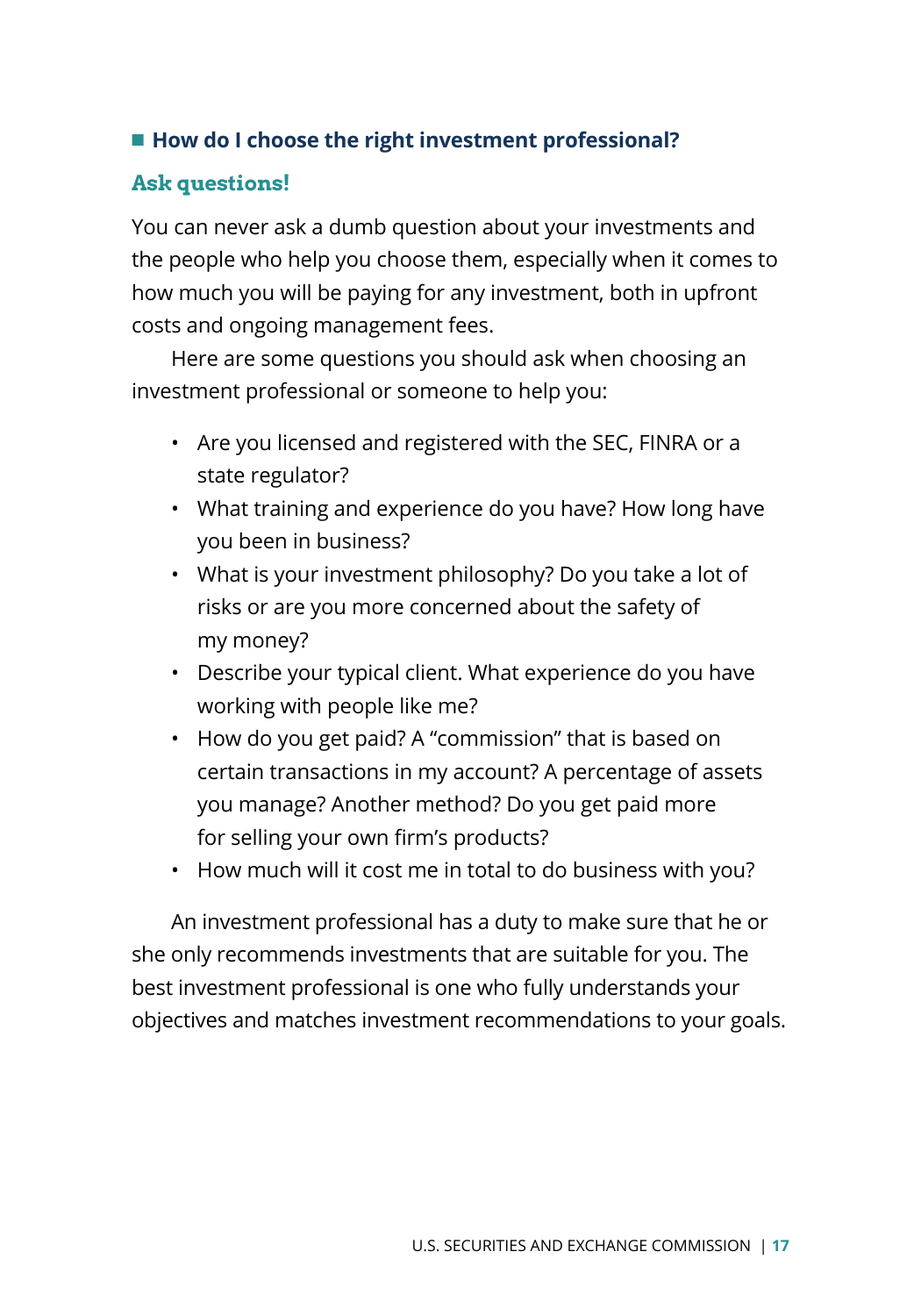**"Robo-advisers"** offer automated digital investment advisory programs. They allow individual investors to input information through a web portal or mobile application, and they use that information to create and manage those individuals' investment accounts. Robo-advisers are typically registered investment advisers. In some cases robo-advisers may offer advisory services at a lower cost than traditional advisers, but your ability to interact with a human may be very limited or non-existent. You should carefully consider whether a robo-adviser is right for you before making a decision to invest through one.

#### ■ **Before you Invest, Investor.gov**

**[Investor.gov](http://www.investor.gov)** has a free and simple search tool that allows you to find out if your investment professional is licensed and registered, and if he or she has a disciplinary history or customer complaints. ALWAYS check the background of any investment professional before hiring him or her to manage your money.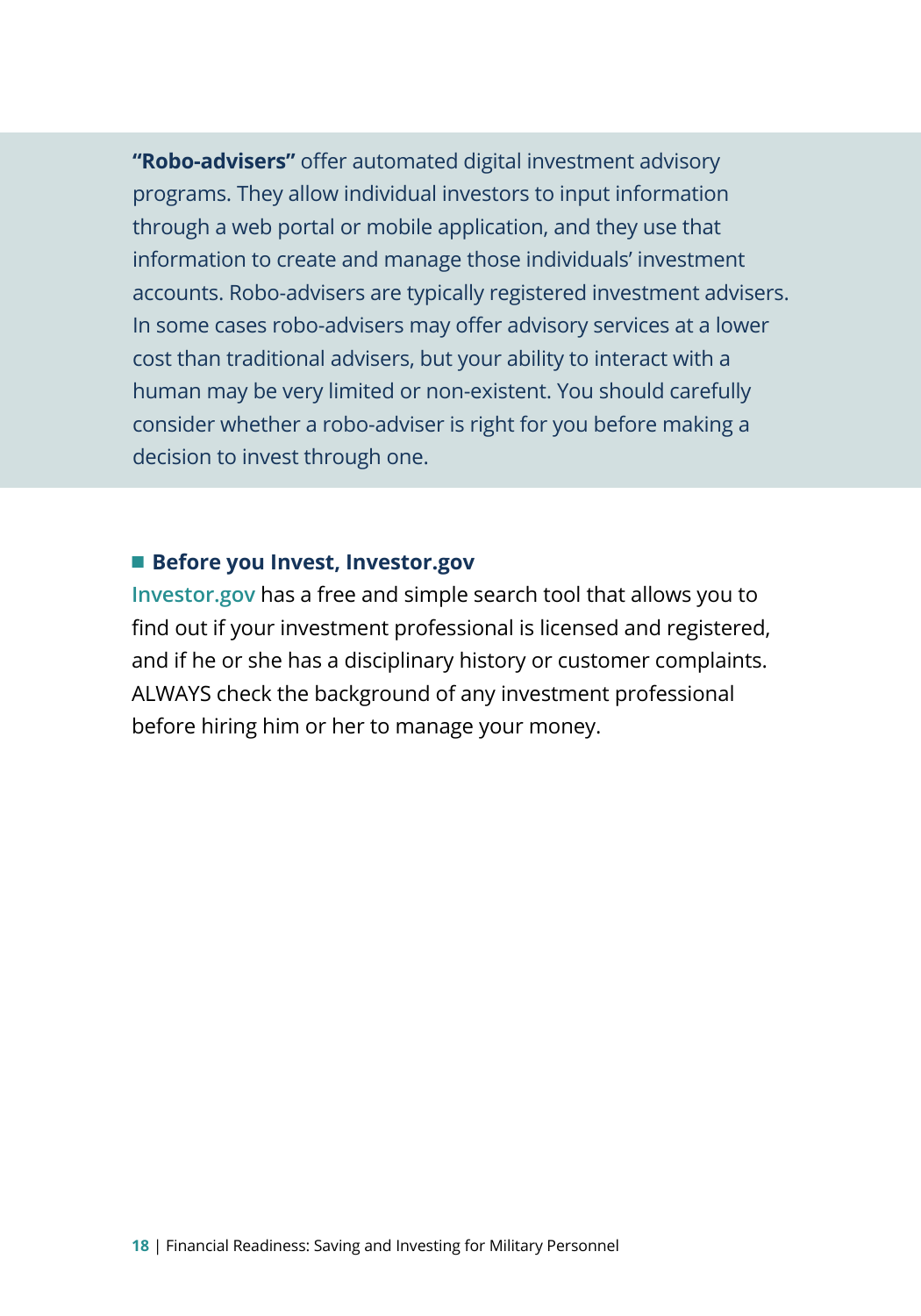## **Planning for Retirement**

### **Factors to Consider**

Retirement may seem distant, and as a member of the military, saving for retirement may feel like the least of your concerns. However, planning for retirement is one of the most important ways of ensuring your long-term financial security. The earlier you start saving, the better chance you will have of meeting your goals. There are many factors you will want to consider when you think about saving for retirement, including:

- Your age
- When you plan to retire
- Your risk tolerance

With these factors in mind, you should consider how best to take advantage of the retirement benefits available to you. You should also consider how to reinforce those retirement benefits with additional savings and investments.

### **Retirement System**

### ■ **Two Different Retirement Systems**

As a member of the military, you are under one of two retirement systems.

**1. Legacy Retirement System**, officially called the **Uniformed Services Retirement System**, is a defined benefit plan: if you serve 20 years or more, you will receive a lifetime monthly annuity (pension) determined by years of service and the average of your highest 36 months of basic pay. You must serve at least 20 years to receive any benefit from this plan. If you were a service member on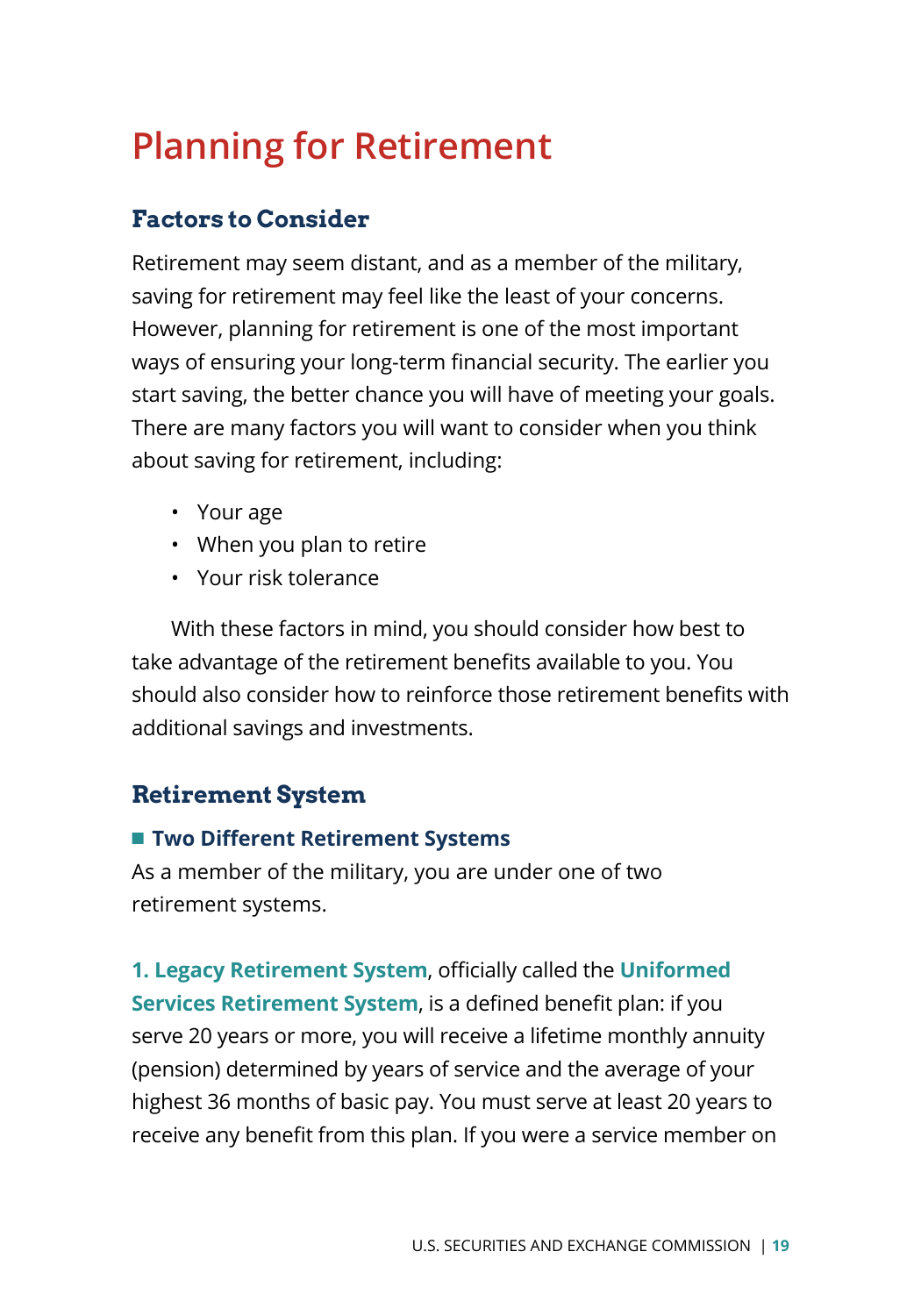or before December 31, 2017, you are under the Legacy Retirement System unless you opted into the Blended Retirement System.

**2. Blended Retirement System (BRS)** is a combination of a retirement annuity for those who serve 20 years or more and contributions to a defined contribution plan, known as the Thrift Savings Plan (TSP). You receive TSP contributions whether or not you serve for 20 years or more, and under the BRS, the Department of Defense (DoD) will match your TSP contributions up to 5%. If you joined military service on or after January 1, 2018, you are automatically under the BRS.

**Defined benefit plans** also are known as pension plans. Employers sponsor defined benefit plans and promise that plan investments will provide you with a specified monthly benefit at retirement. The employer bears the investment risks.

**Defined contribution plans** like the TSP do not promise a specific payment upon retirement. In these plans, the employee or the employer (or both) contribute to the employee's individual account. The employee bears the investment risks.

### **For more information on preparing for retirement, consider one or more of these resources:**

- DOD Blended Retirement Page: (**[militarypay.defense.gov/BlendedRetirement](http://militarypay.defense.gov/BlendedRetirement)**)
- Military OneSource—Free financial counseling: (**[militaryonesource.mil\)](http://militaryonesource.mil)** or 1-800-342-9647 (24/7/365)
- On Base—Personal financial manager/command financial specialist.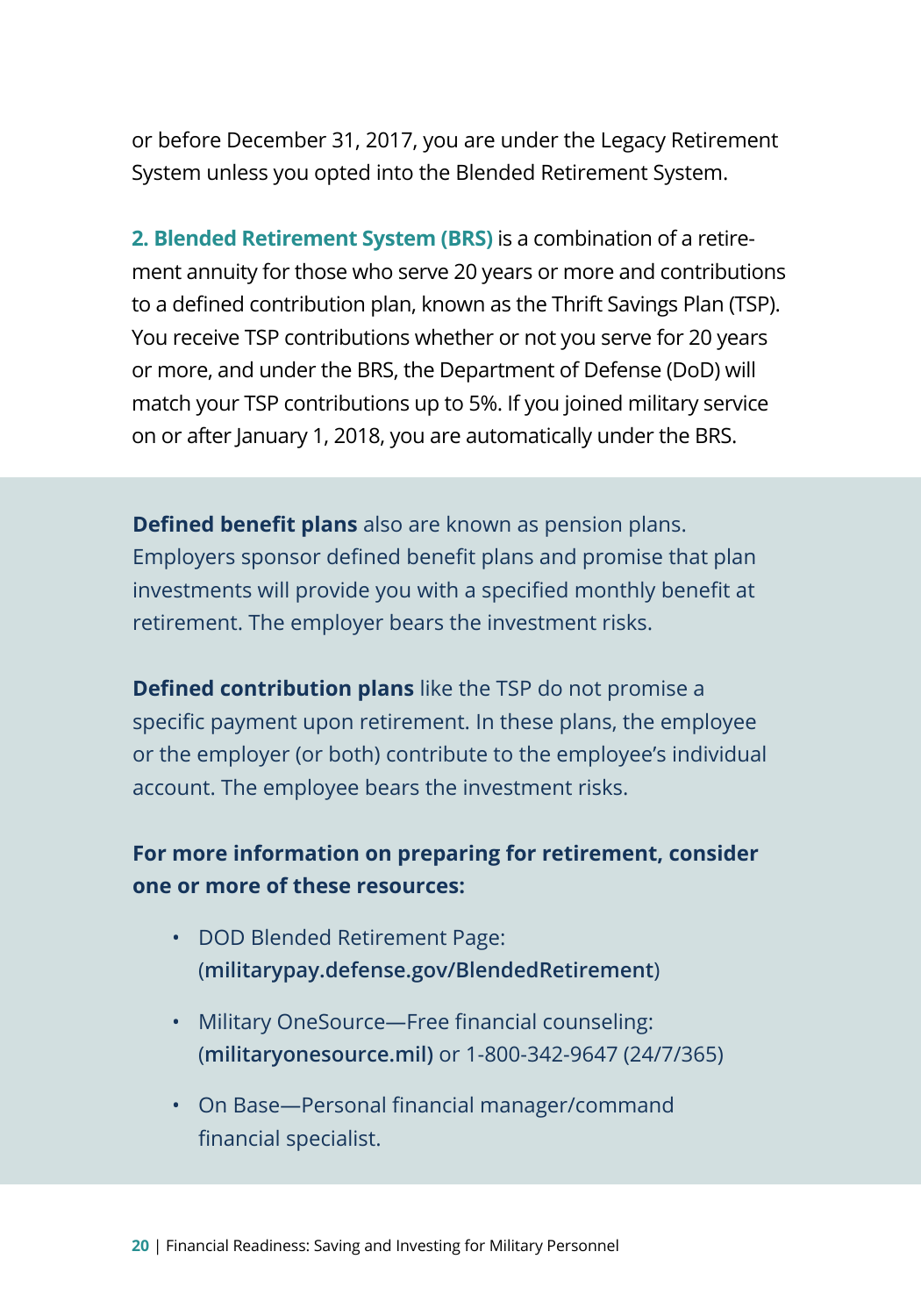### **Thrift Savings Plan (TSP)**

### ■ What is the TSP?

The TSP can be a great option to save for retirement. It is a federal government-sponsored retirement savings and investment plan that is available to military members. The TSP offers the same type of savings and tax benefits that many private corporations offer their employees under 401(k) plans.

Like a 401(k) plan, the TSP is a defined contribution plan, meaning that the employee can make regular contributions into the plan. In the case of those military members under the BRS, the DoD as your employer makes additional contributions to your TSP account. The TSP is available to those under the Legacy Retirement System, but the DoD does not provide contributions.

The DoD makes no guarantees as to future account value, benefits, or income from the TSP. The ultimate account value and benefits derived from the TSP are based solely on the amounts contributed, expenses, and any gains and losses in the underlying investments. Unlike the Legacy Retirement System, which is based on years of service and the rank held at the time of retirement, the TSP account is portable. This means that the account holder retains ownership whether or not he or she separates from the uniformed services prior to being eligible for retirement.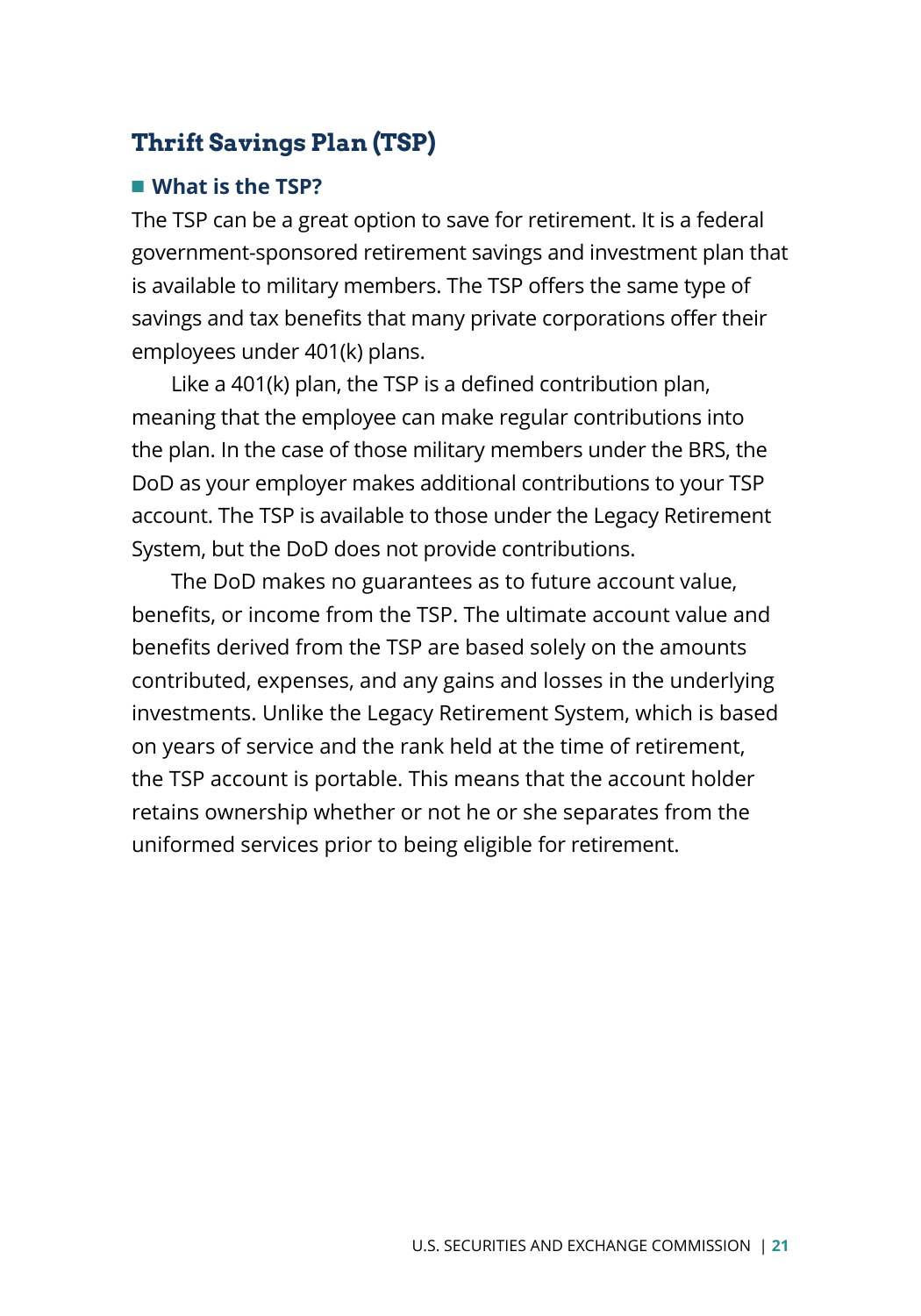The TSP can be one of your best options to save for retirement, offering:

- Easy enrollment
- Automatic saving
- Low fees and expenses
- Tax benefits

The TSP website (**[TSP.gov](http://TSP.gov)**) explains the benefits available to the military.

#### ■ **Contributing to the TSP**

The TSP offers two account options, Roth and traditional.

The Roth TSP allows you to contribute after-tax income to the TSP. The earnings in your Roth TSP account are not taxed when you take this money out of your account. This allows you to withdraw tax-free income during retirement.

The traditional TSP allows you to contribute before-tax income to the TSP, lowering your taxable income in the year you make the contribution. In a traditional TSP account no federal income taxes are paid on contributions to the traditional TSP account, but you are required to pay taxes on the contributions and earnings when you withdraw the funds in retirement.

#### ■ **Investment Options in the TSP**

The TSP offers five individual investment funds—the Government Securities Investment Fund (G Fund), Fixed Income Index Investment Fund (F Fund), Common Stock Index Investment Fund (C Fund), Small Cap Stock Index Investment Fund (S Fund), and International Stock Index Investment Fund (I Fund). Each fund has a different fund objective and investment strategy. The funds also have varying degrees of risk and different potential rewards.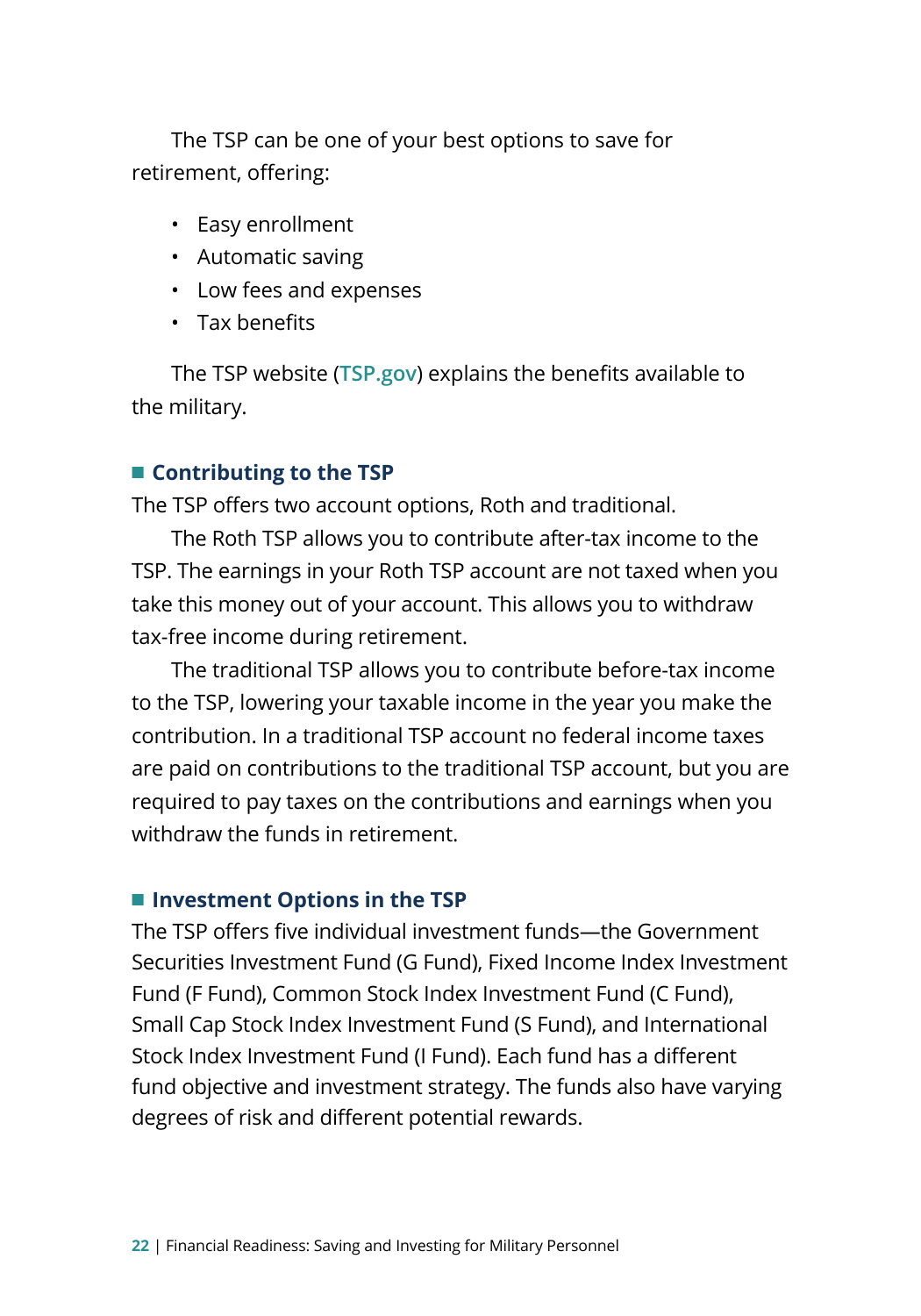### **Combat Zone Pay**

There is another difference regarding taxes on a Roth TSP and traditional TSP unique to uniformed service members. Uniformed service members who make contributions to their Roth TSP from tax-exempt combat zone pay never have to pay taxes on those contributions or the investment earnings from those contributions if the withdrawals are qualified. Uniformed service members who make contributions of tax-exempt combat zone pay into a traditional TSP also will not have to pay taxes on such contributions, but they will have to pay taxes on the earnings of those contributions upon retirement. Social Security taxes are paid on both Roth TSP contributions and traditional TSP contributions.

The TSP also offers lifecycle funds that invest in a combination of the five individual TSP funds based on professionally determined asset allocations. These funds are designed to make investing for retirement more convenient by automatically changing your investment mix or asset allocation over time. As an investor in a lifecycle fund, you pick a fund with the right target date based on your particular investment goals. For example, you might pick the L 2050 Fund if you are looking to withdraw your money for retirement around the year 2050. The managers of the fund then make all decisions about asset allocation, diversification, and rebalancing.

You can find more information about your investment options in the TSP at **[TSP.gov](http://TSP.gov)**.

#### ■ **Options When You Leave the Military**

Even after you leave the military, you have the option to leave some or all or some of your money in the TSP. However, you will no longer be able to make additional contributions to the TSP.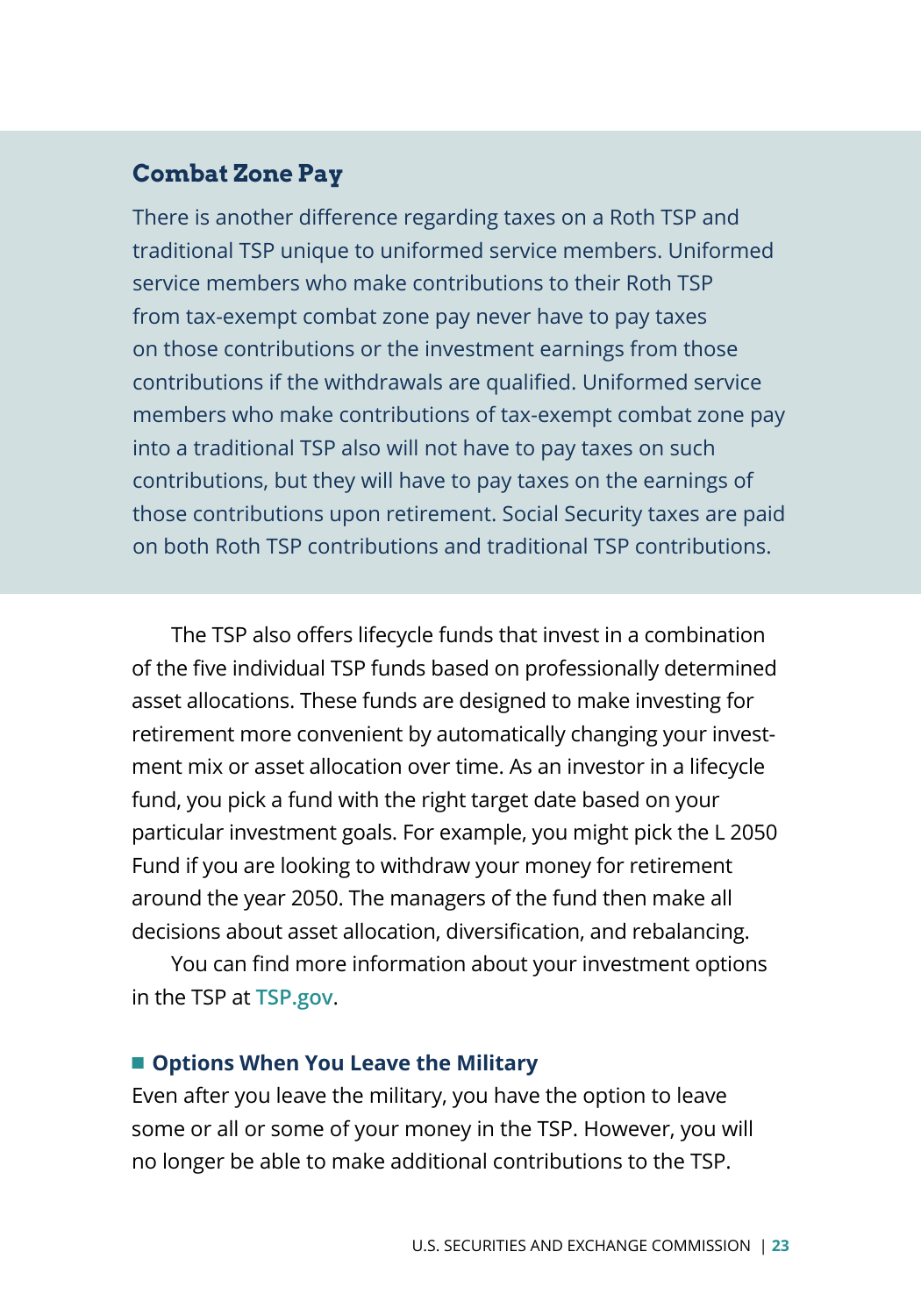

You can also roll your TSP account into your new employer's plan or an individual retirement account (IRA). It might seem nice to combine all of your retirement assets in one place, but you should carefully compare the fees and expenses of the new plan or IRA to those of the TSP. The TSP may offer fees and expenses that are significantly below average, and the difference in cost between keeping your money in the TSP versus another retirement plan can be significant over the long term.

**Note:** Be cautious if anyone offers you an investment and claims any type of affiliation with the government, the TSP, or government retirement plans. Call the SEC's toll-free investor assistance line at (800) 732-0330 to check whether the seller is registered.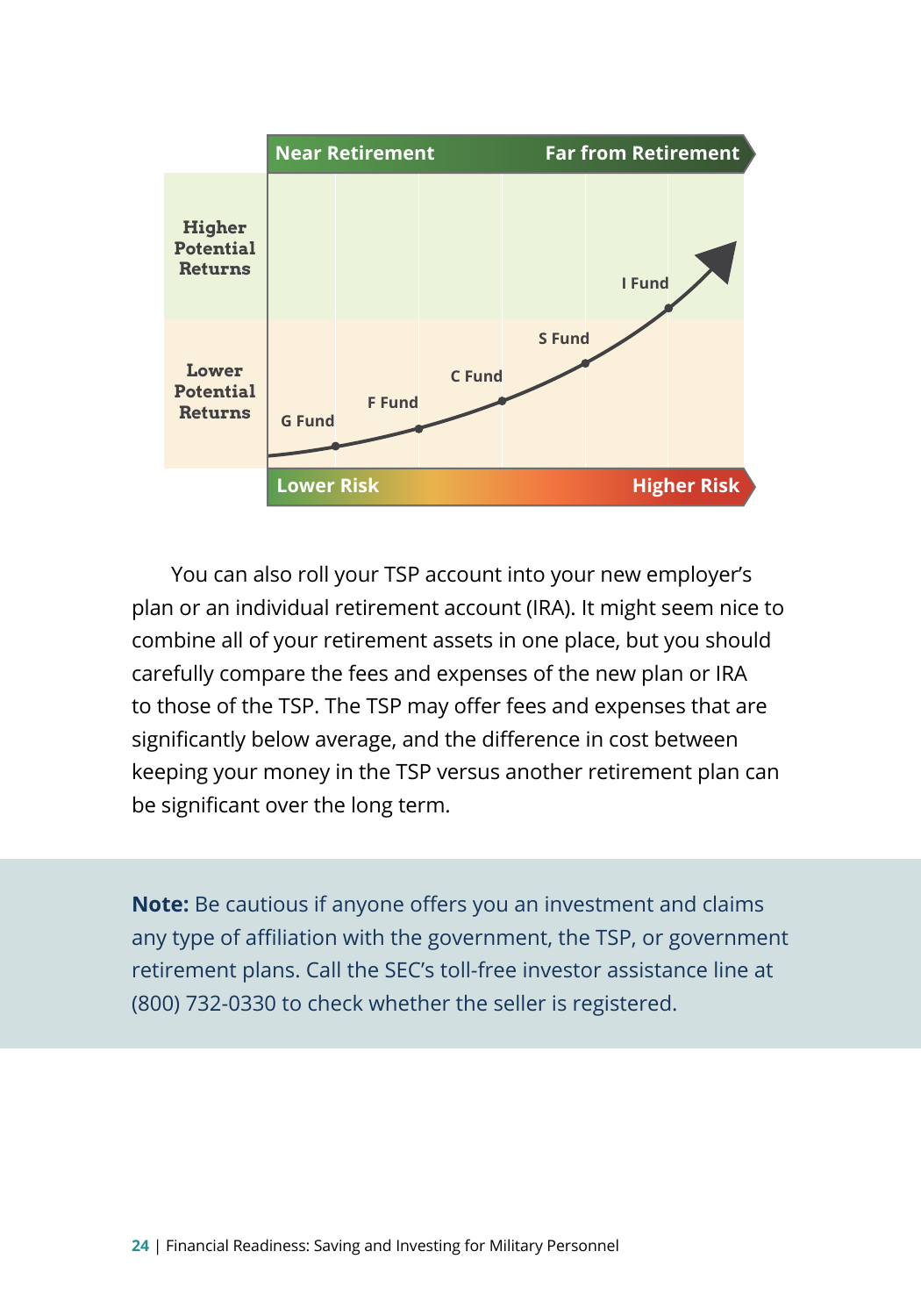### **Other Ways to Save for Retirement**

Of course, your retirement savings don't have to be limited to the retirement benefits offered by the DoD. If possible, consider saving and investing additional money on your own. On **[Investor.gov](http://www.investor.gov)**, explore a wealth of information about retirement topics, such as employer-sponsored plans, managing lifetime income, avoiding retirement fraud and understanding senior specialists' designations. Use **[Investor.gov'](https://www.investor.gov/tools/other-resources)s** 401(k) and IRA Required Minimum Distribution Calculator to determine how much you are required by IRS regulations to withdraw from your retirement fund at various ages.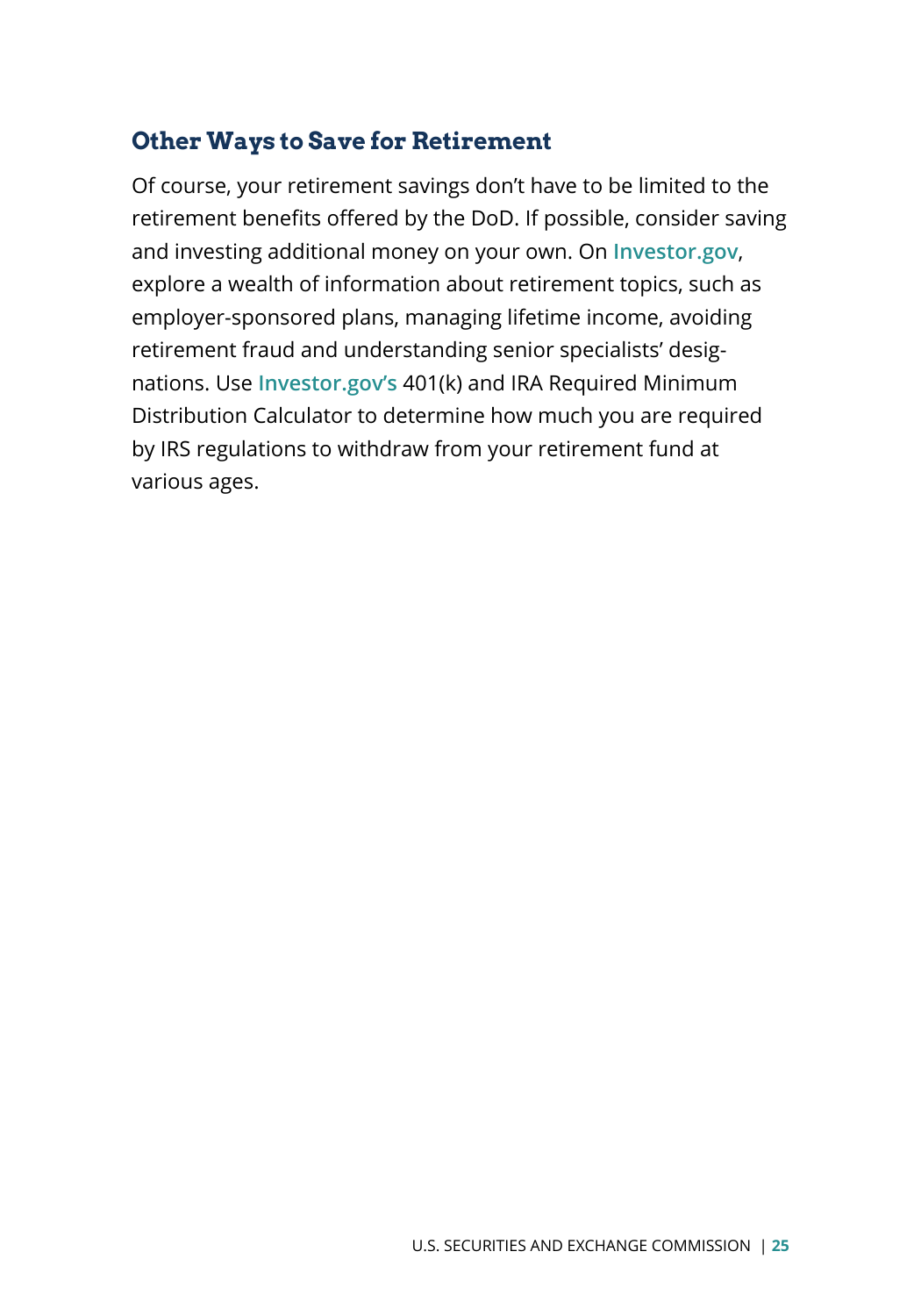## **How to Avoid Fraud**

The last place you want your savings to end up is in the hands of a fraudster. Understanding how investment scams work is an important step in avoiding fraud and protecting your hardearned money.

### **Common Types of Fraud:**

#### ■ **Affinity Fraud**

Military personnel may be at heightened risk for affinity fraud. Affinity frauds target members of identifiable groups through exploiting the trust and friendship that exist in a group of people who have something in common. In the case of military personnel and veterans, the strong bonds and feelings of trust they have for those who have served in the same units, branch of service, military occupation, or theater of combat can make them susceptible to fraud by someone claiming to be a member of such a group. Sometimes the fraudsters are in fact members of that group. In other instances, the fraudster may only pretend to be affiliated with the group.

Fraudsters may convince unsuspecting group leaders to promote the scheme. Fraudsters may also use social media to promote an affinity fraud and encourage group members to use social media to share information about a so-called investment opportunity with others. Victims may hesitate to notify authorities or pursue legal remedies.

#### ■ **"Ponzi" and Pyramid Schemes**

Many affinity frauds are Ponzi or pyramid schemes. In a Ponzi scheme, money from new investors is used to pay "returns" to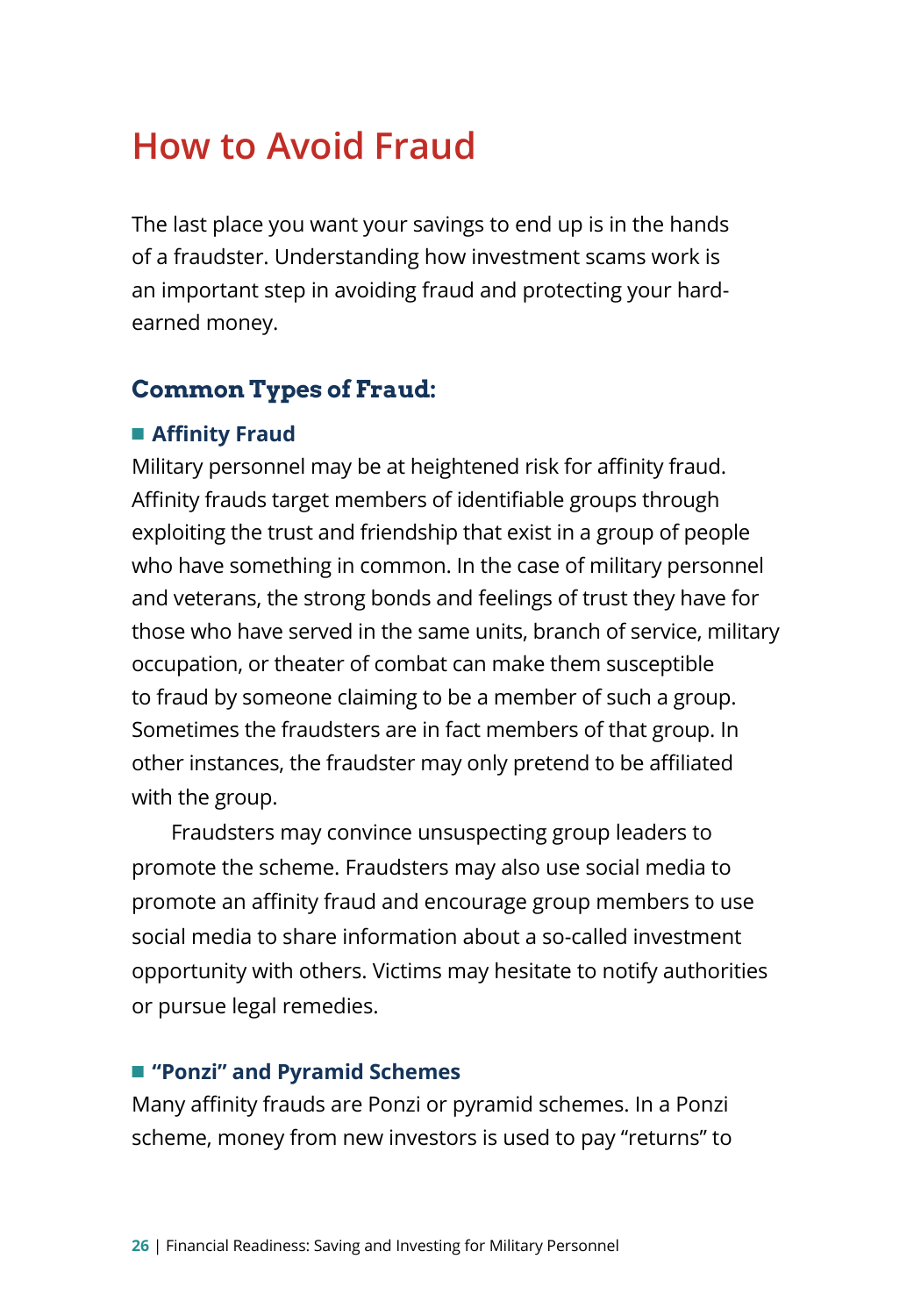existing investors. In a pyramid scheme, new participants' fees are used to pay recruiting "commissions" to existing participants. In both types of schemes, when new investors stop coming in, the scheme collapses and investors lose their money.

### ■ **Pump-and-Dump Schemes**

Fraudsters may promote a stock to create a buying frenzy that will pump up the share price so that they can sell their shares at investors' expense. Fraudsters may promote the stock through seemingly unbiased sources including social media, investment newsletters, investment research websites, online advertisements and newsletters, email, direct mail, newspapers, magazines, television, and radio.

### **Warnings of Potential Fraud**

Investment scams tend to share some common characteristics. Watch out for red flags of fraud:

**"Guaranteed returns" aren't.** If someone promises you a guaranteed high rate of return on your investment, it likely is a fraudulent investment scheme.

**If it sounds too good to be true, it is.** Every investment carries some degree of risk. Low risk generally means low yields, and high yields typically involve high risk.

**Unsolicited offers, including through social media.** A new post on your wall, a tweet mentioning you, a direct message, an e-mail, a text, a phone call, or any other unsolicited communication regarding an investment "opportunity" may be part of a scam.

**Beauty isn't everything.** Don't be fooled by a sophisticated looking website or documents.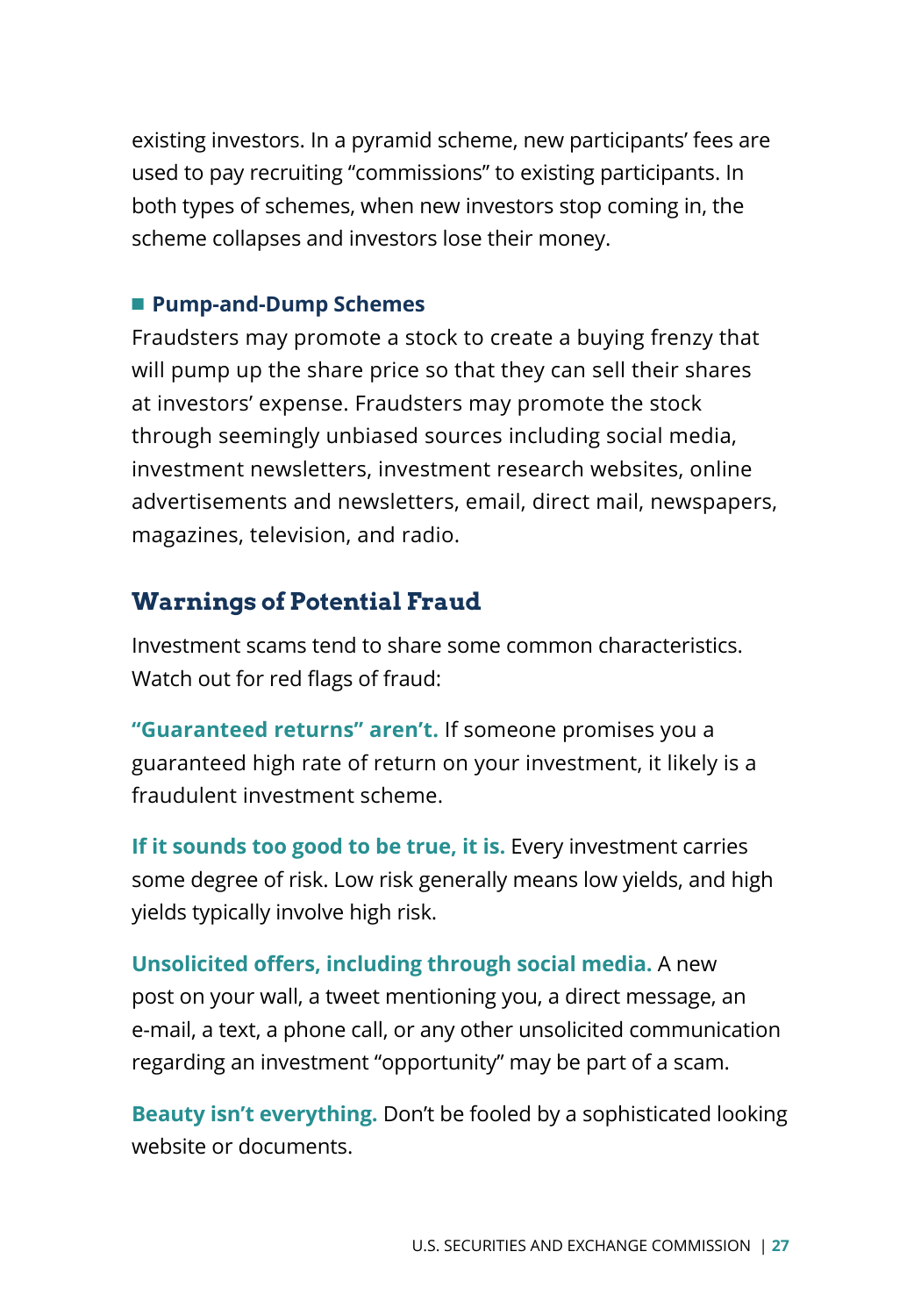**Lack of documentation.** Be skeptical of investments without documentation reflecting the promoter's claims. If there's nothing in writing, walk away.

### **How Can I Avoid Being Scammed?**

### ■ **Check Out the Financial Professional**

Unlicensed, unregistered persons commit many of the securities frauds that target retail investors. Even if a close friend or family member or a group of friends recommends a financial professional, or the financial professional claims to have impressive credentials, you should still check out that person for signs of potential problems before becoming a customer. Working with a financial professional who is registered or licensed with federal or state securities regulators affords you certain legal protections. **[Investor.gov](http://www.investor.gov)** has a free and simple search tool that allows you to find out if your investment professional is licensed and registered, and if he or she has a disciplinary history or customer complaints.

### ■ **Ask Questions and Check Out the Answers**

Fraudsters rely on the fact that many people simply don't bother to investigate before they invest. Do your own research, and understand the investment and its risks. Carefully review all of the materials available to you and, if possible, verify what you are told about the investment. Never make an investment decision based on just one source.

### ■ **Research Before You Invest**

Just because someone you know made money, or claims to have made money, doesn't mean you will too. Any offer or sale of securities must be registered with the SEC or exempt from registration. Registration provides investors with access to key information about the terms of a product being offered or of a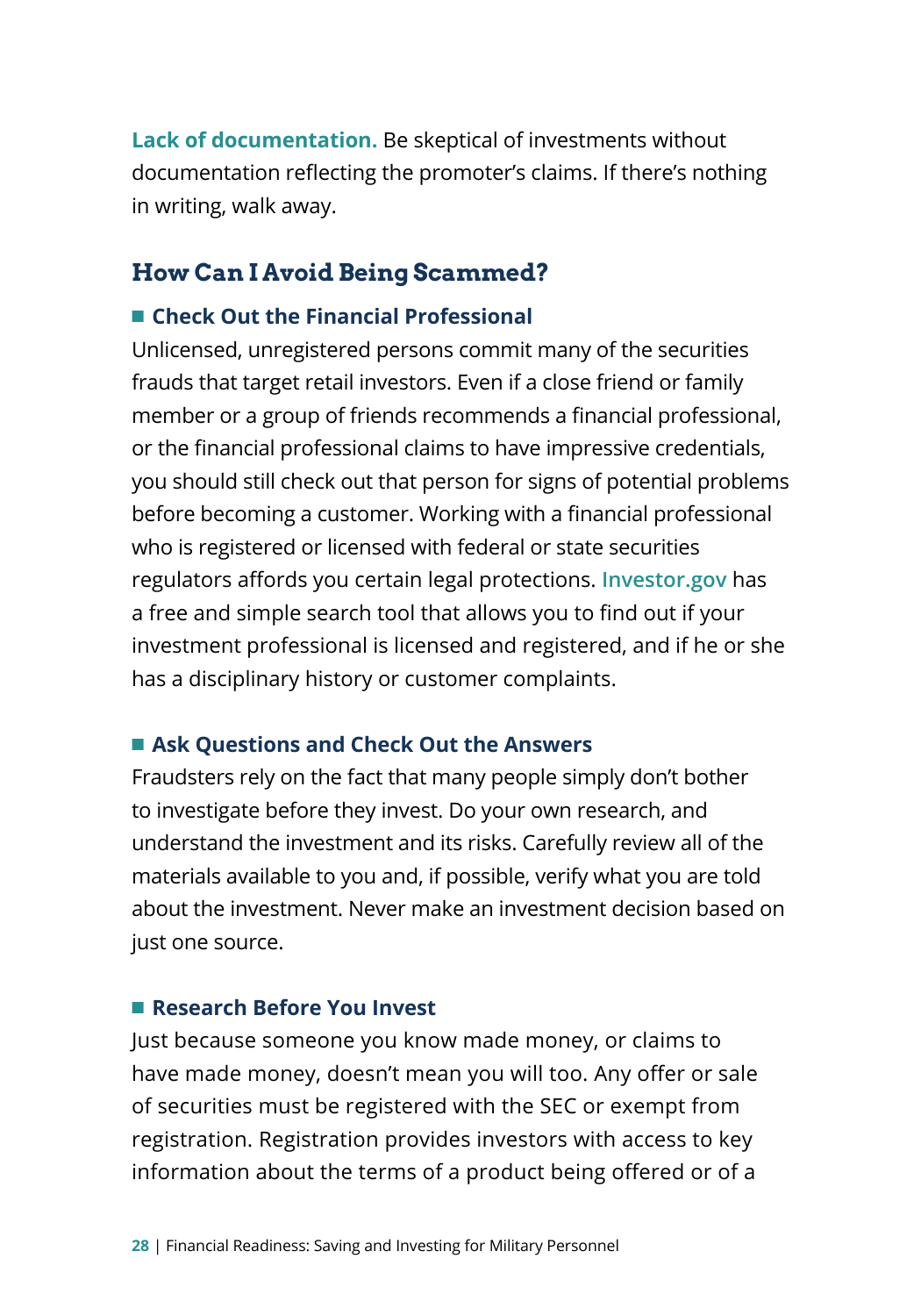company's management, products, services, and finances. You can check whether an issuer has registered its securities offering with the SEC by using the SEC's EDGAR database online or call the SEC's toll-free investor assistance line at (800) 732-0330 (or 1-202-551-6551 from outside of the U.S.). **[Investor.gov](http://www.investor.gov)** also has a vast library of educational resources on investing, different investment products and how the market works.

### ■ **Beware of Persuasion Tactics**

Fraudsters may use persuasion tactics including *phantom riches* (dangling the prospect of wealth, enticing you with something you want but can't have), *source credibility* (trying to build credibility by claiming to be with a reputable firm or to have a special credential or experience), *social consensus* (leading you to believe that other savvy investors have already invested), *reciprocity* (offering to do a small favor for you in return for a big favor), and *scarcity* (creating a false sense of urgency by claiming limited supply).

### ■ **Take Your Time—Don't Be Rushed Into Investment Decisions**

Fraudsters may tell their victims that this is a once-in-a-lifetime offer, and it will be gone tomorrow. But resist the pressure to invest quickly, and take the time you need to investigate before sending your money.

### ■ **Be Cautious with Offshore Investments**

When you send your money abroad, and something goes wrong, it may be more difficult to find out what happened and to locate your money.

### ■ **Don't Lose Sight of Your Investments**

Monitor the activity in your account and request regular statements. Get access to your account online, if available. That way you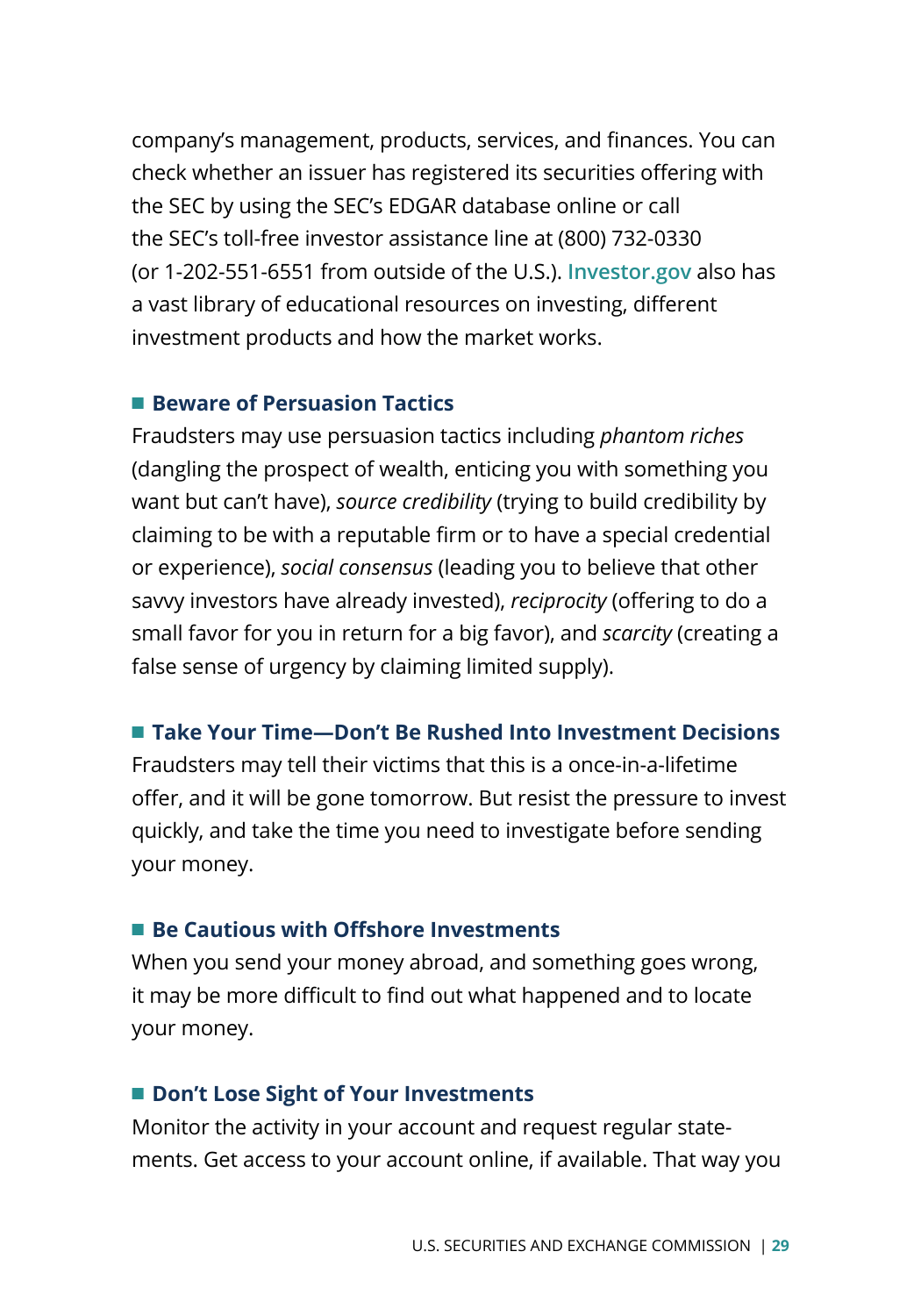can check on your money frequently from anywhere in the world you have internet access. Ask about any trading activity that you don't understand. Remember—it's your money.

### ■ **Question Why You Cannot Cash Out Your Principal Or Profits**

Fraudsters may use delay tactics when you request your principal or profits. Don't be fooled by explanations as to why you can't get your money back or by suggestions that you roll over your "profits" into other investments.

#### ■ **Report Problems**

If you suspect possible securities fraud, report it to the SEC by submitting a complaint on **[SEC.gov](https://www.sec.gov)**. If you have a problem concerning your investments, your investment account or a financial professional, call the SEC's toll-free investor assistance line at (800) 732-0330 (or 1-202-551-6551 from outside of the U.S.).

## **Where to Go for Help**

### **SEC Office of Investor Education and Advocacy**

If you encounter a problem with an investment or have a question, you can contact the SEC's Office of Investor Education and Advocacy at:

SEC Office of Investor Education and Advocacy 100 F Street, NE Washington, D.C. 20549-0213 Telephone: (800) 732-0330 Fax: (202) 772-9295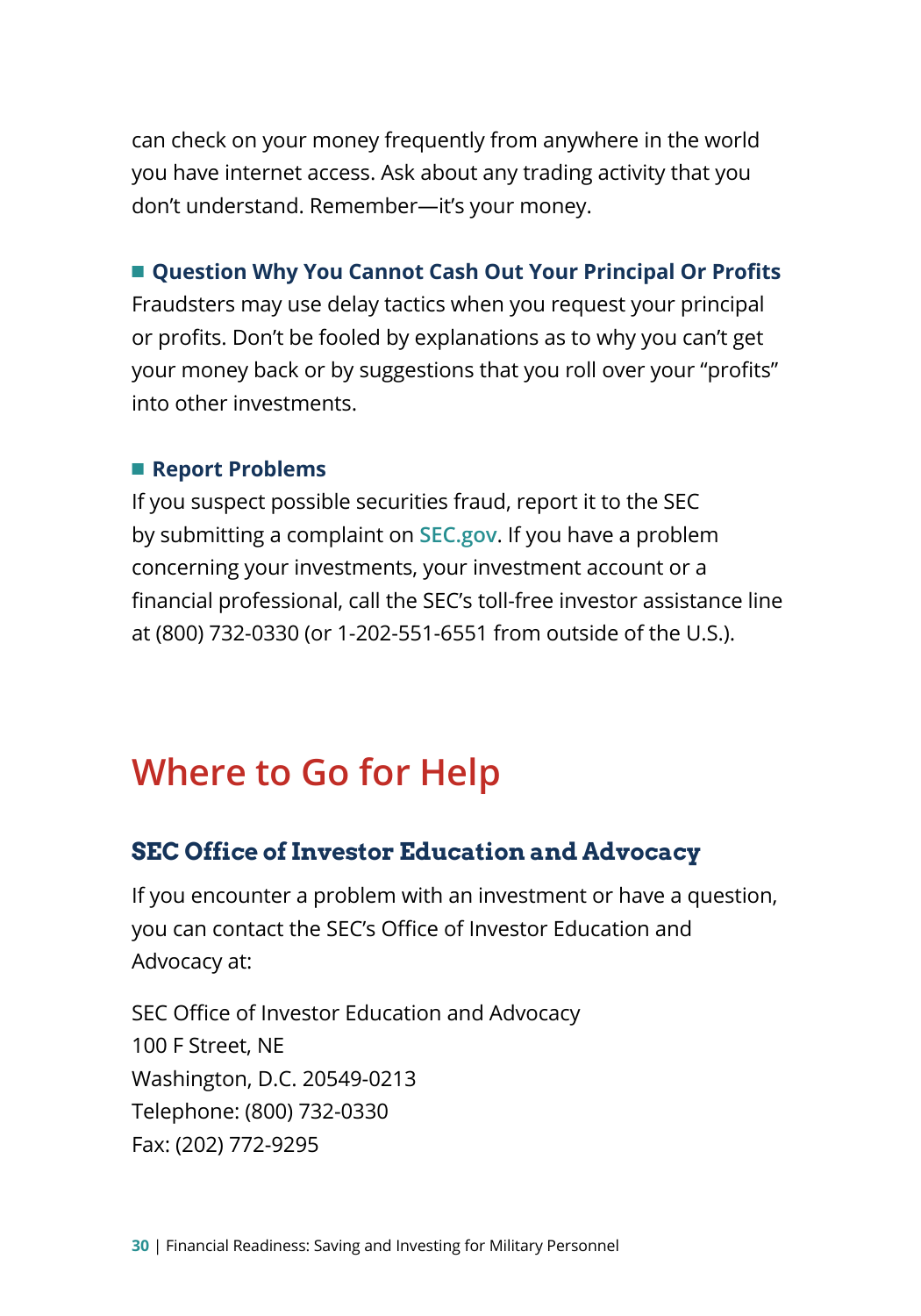You also can send us an online complaint form (**[www.sec.gov/](http://www.sec.gov/complaint.shtml) [complaint.shtml](http://www.sec.gov/complaint.shtml)**) or email us at **[help@sec.gov.](mailto:help%40sec.gov?subject=)**

### **INVESTOR.GOV**

**[Investor.gov](http://www.investor.gov)**—the SEC's website designed for individual investors includes a section with resources specifically for military personnel at **[Investor.gov/military](http://www.Investor.gov/military)**.

You can view copies of the publications and brochures listed below on **[Investor.gov](http://www.investor.gov)**. The publications are available in both English and Spanish, and are available for download.

- Ask Questions—Questions You Should Ask About  **Your Investments**
- Saving and Investing—A Roadmap to Your Financial  **Security Through Saving and Investing**
- **Mutual Funds and Exchange-Traded Funds—A Guide for Investors**
- **Stopping Affinity Fraud in Your Community**

### **Additional SEC Resources**

Our online search tool at **[Investor.gov](http://www.investor.gov)** allows you to check the registration status and background of investment professionals. If you have been a victim of a scam, you can check the SEC's website at **[www.sec.gov/litigation.shtml](http://www.sec.gov/litigation.shtml)** for information about SEC actions and investor claims funds.

### **State Regulators**

While the SEC regulates and enforces the federal securities laws, each state has its own securities regulator that enforces what are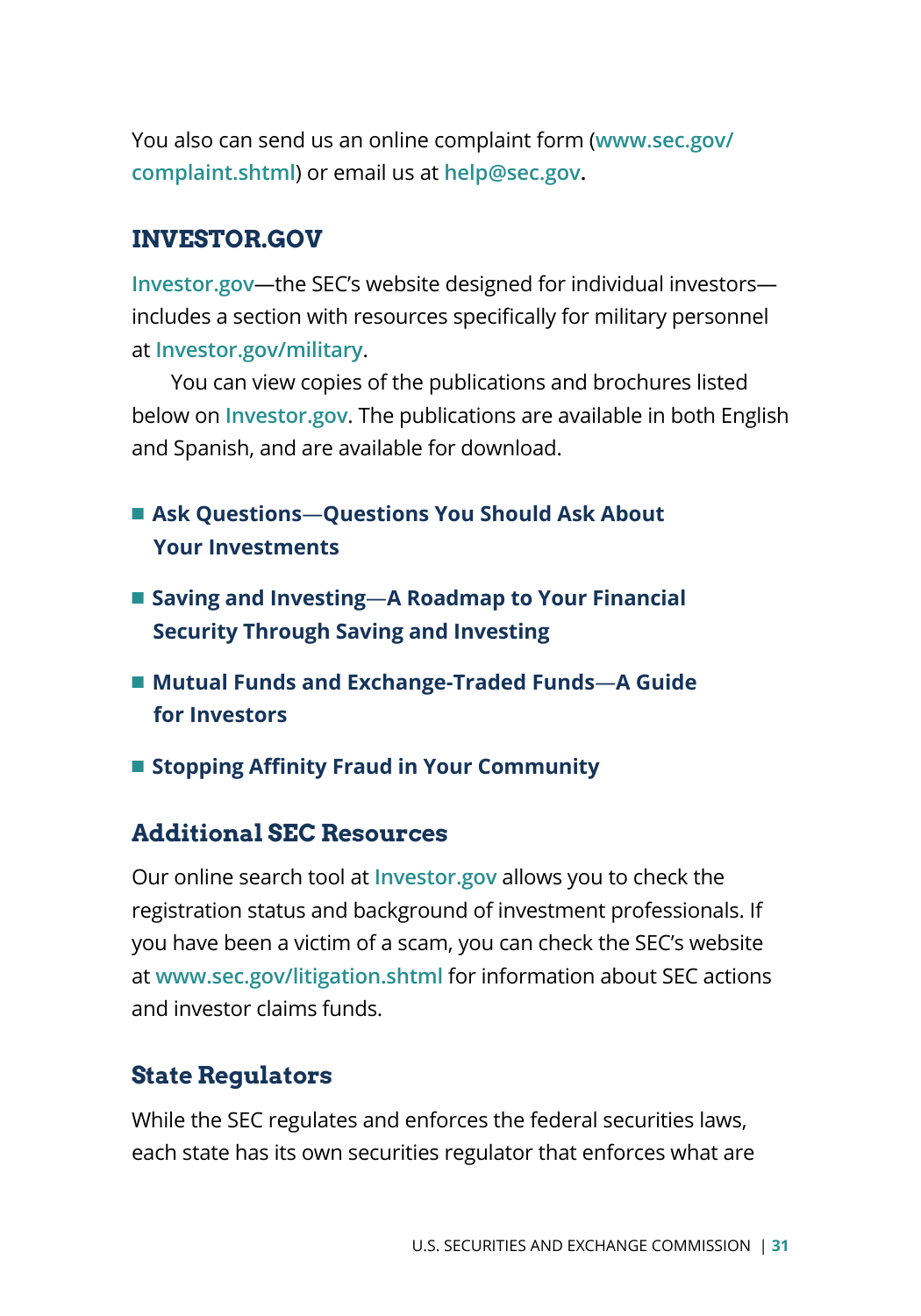known as *blue sky laws*. These laws cover many of the same activities the SEC regulates, such as the sale of securities and those who sell them, but are confined to securities sold or persons who sell them within each state.

In addition, your state securities regulator can tell you whether an investment is registered and whether an investment professional and his or her firm are licensed to do business in your state. Your state regulator also can check an investment professional's disciplinary history.

You can find out the name of your state securities regulator by visiting the website of the North American Securities Administrators Association, Inc. (NASAA) (**[nasaa.org](http://www.nasaa.org)**) or by calling (202) 737-0900.

### **Other Websites**

**Department of Defense Blended Retirement Page:**  ([militarypay.defense.gov/Blended](http://militarypay.defense.gov/BlendedRetirement)Retirement)

**Thrift Savings Plan:**  [\(tsp.gov\)](http://TSP.gov)

**Military OneSource:**  [\(militaryonesource.mil\)](http://militaryonesource.mil)

**Consumer Financial Protection Bureau Information for Service Members:**  ([consumerfinance.gov/servicemembers](http://www.consumerfinance.gov/servicemembers))

**Federal Trade Commission's Military Consumer:**  [\(militaryconsumer.gov](https://www.militaryconsumer.gov))

**Military Saves:**  [\(militarysaves.org](https://militarysaves.org))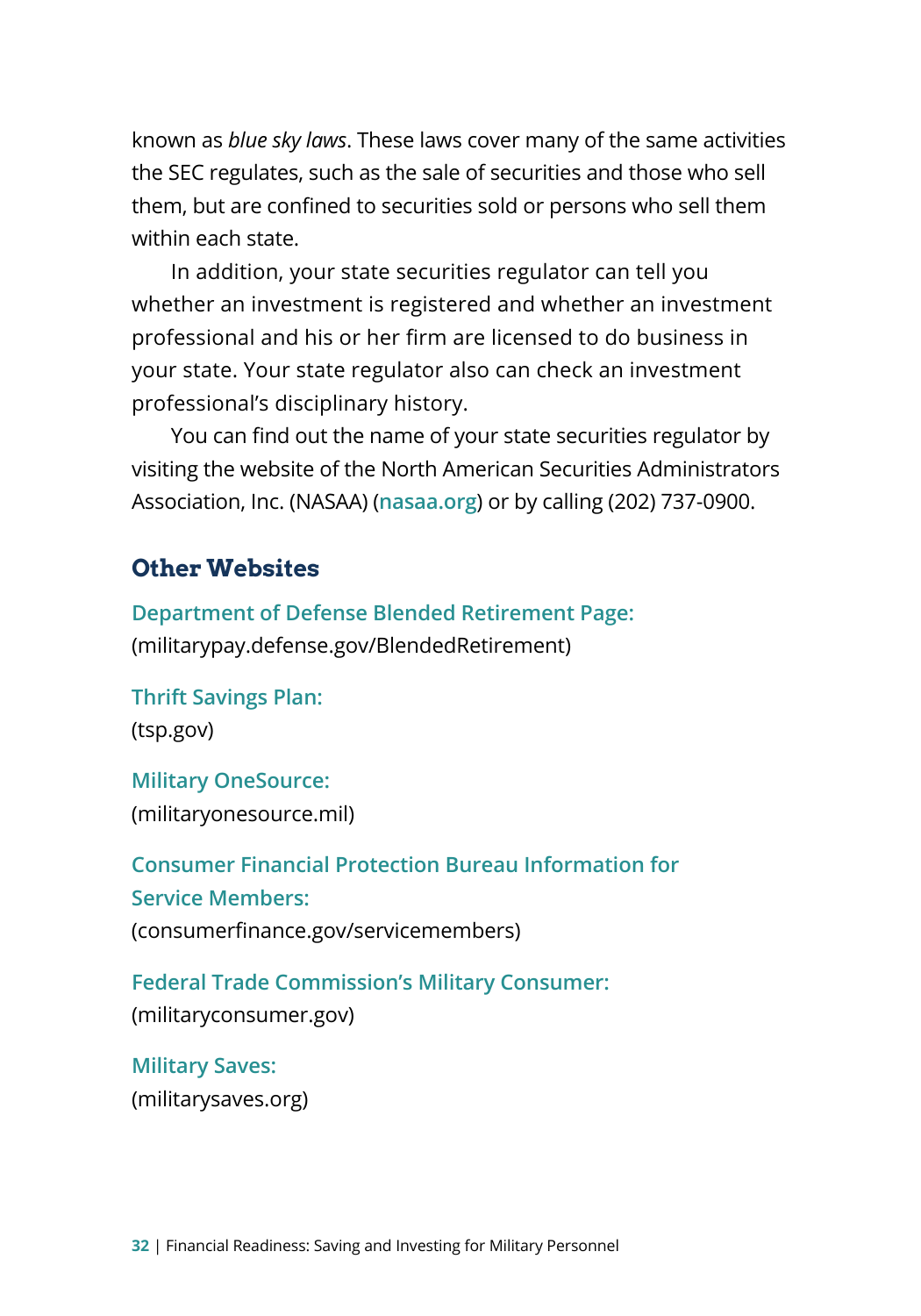## **Keep in Touch With Us**

**U.S. Securities and Exchange Commission** Office of Investor Education and Advocacy **Telephone:** (800) 732-0330 **Email: [help@sec.gov](mailto:help%40sec.gov?subject=) Twitter: [@SEC\\_Investor\\_Ed](https://twitter.com/search?q=%40SEC_Investor_Ed&src=typd) Facebook: [facebook.com/secinvestoreducation](http://www.facebook.com/secinvestoreducation) Website: [Investor.gov](http://www.Investor.gov)**

*The Office of Investor Education and Advocacy has provided this information as a service to investors. It is neither a legal interpretation nor a statement of SEC policy. If you have questions concerning the meaning or application of a particular law or rule, please consult with an attorney who specializes in securities law.*